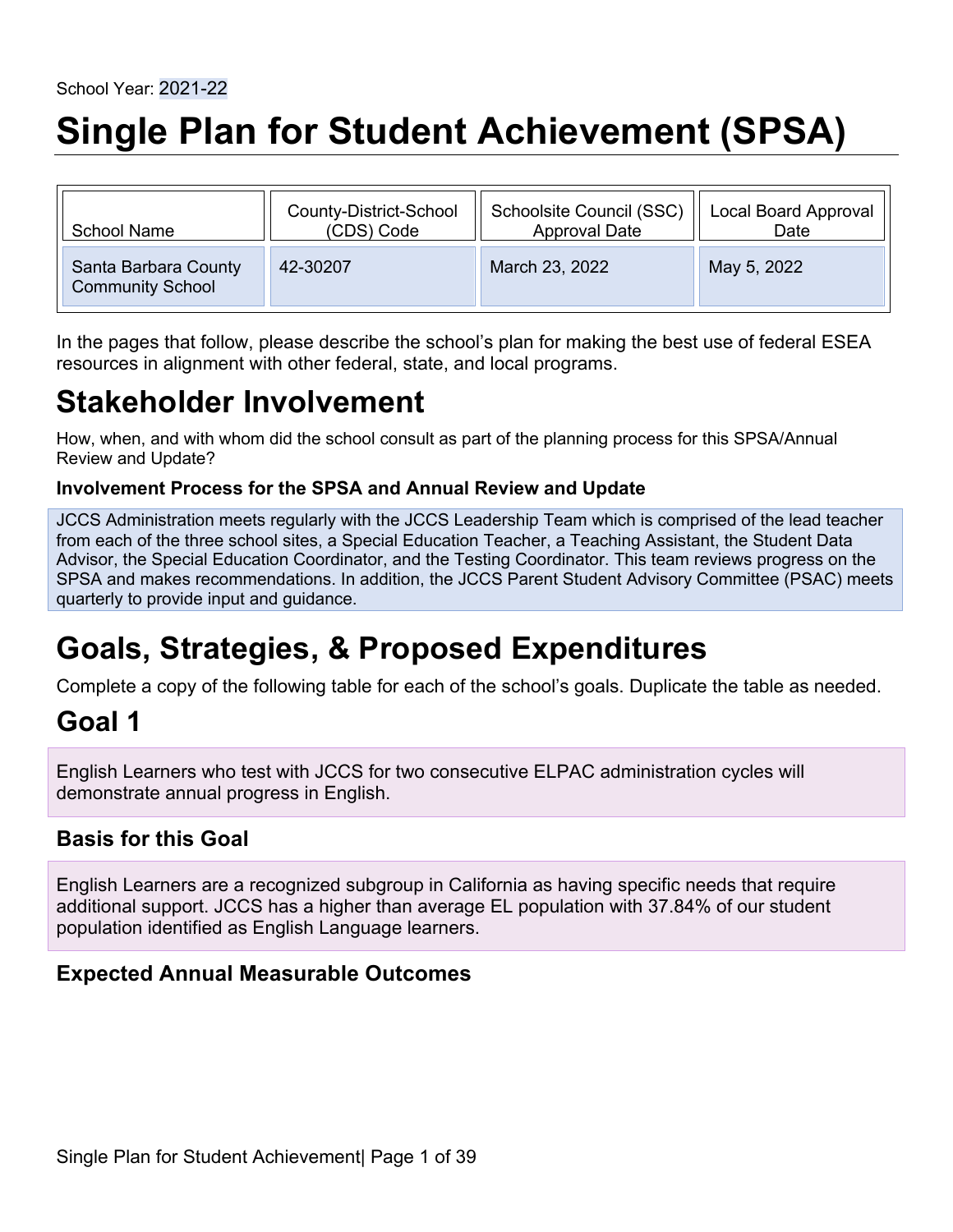| Metric/Indicator             | <b>Baseline</b>                      | <b>Expected Outcome</b>                                                                                                                                                                                                                                                                                                       |
|------------------------------|--------------------------------------|-------------------------------------------------------------------------------------------------------------------------------------------------------------------------------------------------------------------------------------------------------------------------------------------------------------------------------|
| <b>ELPAC Reports</b>         | 25% increase by one level or<br>more | This is a new Expected<br>Outcome.<br>30% increase by one level.                                                                                                                                                                                                                                                              |
| <b>Reclassification Rate</b> | 3.3% Community                       | 6.3%                                                                                                                                                                                                                                                                                                                          |
| Training sign-in sheets      | 100%                                 | 100% of JCCS teachers will<br>continue to participate in<br>professional learning specific to<br>English Learners, including<br>continued study of the ELA/ELD<br>Standards, and will continue to<br>utilize assessment results to<br>inform instructional practice to<br>enable ELs to access the CCSS<br>and ELD standards. |

## **PLANNED STRATEGIES/ACTIVITIES**

Complete a copy of the following table for each of the school's strategies/Activities. Duplicate the table, including Proposed Expenditures, as needed.

### **Strategy/Activity 1**

#### **Students to be Served by this Strategy/Activity**

(Identify either All Students or one or more specific student groups)

English Learners

#### Strategy/Activity

JCCS Teaching Assistants will attend English Language Proficiency Assessments for California (ELPAC) training to ensure administration and scoring practices are aligned and calibrated with state requirements. (aligned to LCAP 1.d.)

#### **Proposed Expenditures for this Strategy/Activity**

| Amount(s)                  | No additional cost; part of staff duties |
|----------------------------|------------------------------------------|
| Source(s)                  | Title 1, Part D                          |
| <b>Budget Reference(s)</b> | 2100-2140; 3100-3900                     |
| Amount(s)                  | \$390                                    |
| Source(s)                  | <b>LCFF</b>                              |
| <b>Budget Reference(s)</b> | 5200                                     |

Single Plan for Student Achievement| Page 2 of 39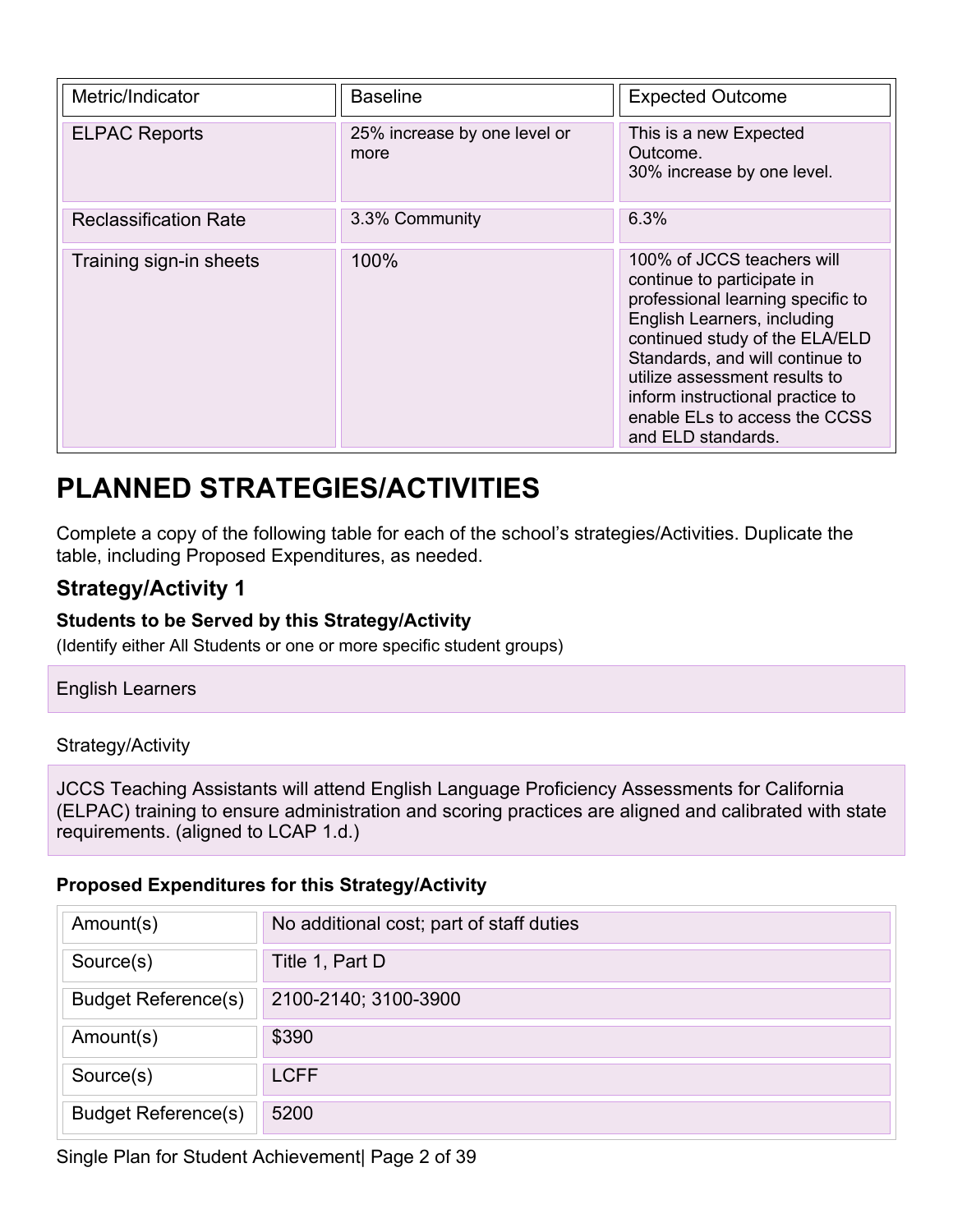#### **Students to be Served by this Strategy/Activity**

(Identify either All Students or one or more specific student groups)

#### English Learners

#### Strategy/Activity

JCCS Teaching Assistants will assist teachers with ELD instruction, including explicit academic language instruction, opportunities for structured academic discussion, and scaffolded writing techniques. (aligned to LCAP 1.d)

#### **Proposed Expenditures for this Strategy/Activity**

| Amount(s)                  | No additional cost; part of staff duties |
|----------------------------|------------------------------------------|
| Source(s)                  | General                                  |
| <b>Budget Reference(s)</b> | 2100; 3100-3900                          |

### **Strategy/Activity 3**

#### **Students to be Served by this Strategy/Activity**

(Identify either All Students or one or more specific student groups)

#### English Learners

#### Strategy/Activity

JCCS teaching assistants will continue to assist the teacher to incorporate ELD strategies that promote linguistic and academic proficiency into Character Based Literature (CBL) lessons. (aligned to LCAP 1.d)

#### **Proposed Expenditures for this Strategy/Activity**

| Amount(s)                  | No additional cost; part of staff duties |
|----------------------------|------------------------------------------|
| Source(s)                  | General                                  |
| <b>Budget Reference(s)</b> | 2100; 3100-3900                          |

### **Strategy/Activity 4**

#### **Students to be Served by this Strategy/Activity**

(Identify either All Students or one or more specific student groups)

Single Plan for Student Achievement| Page 3 of 39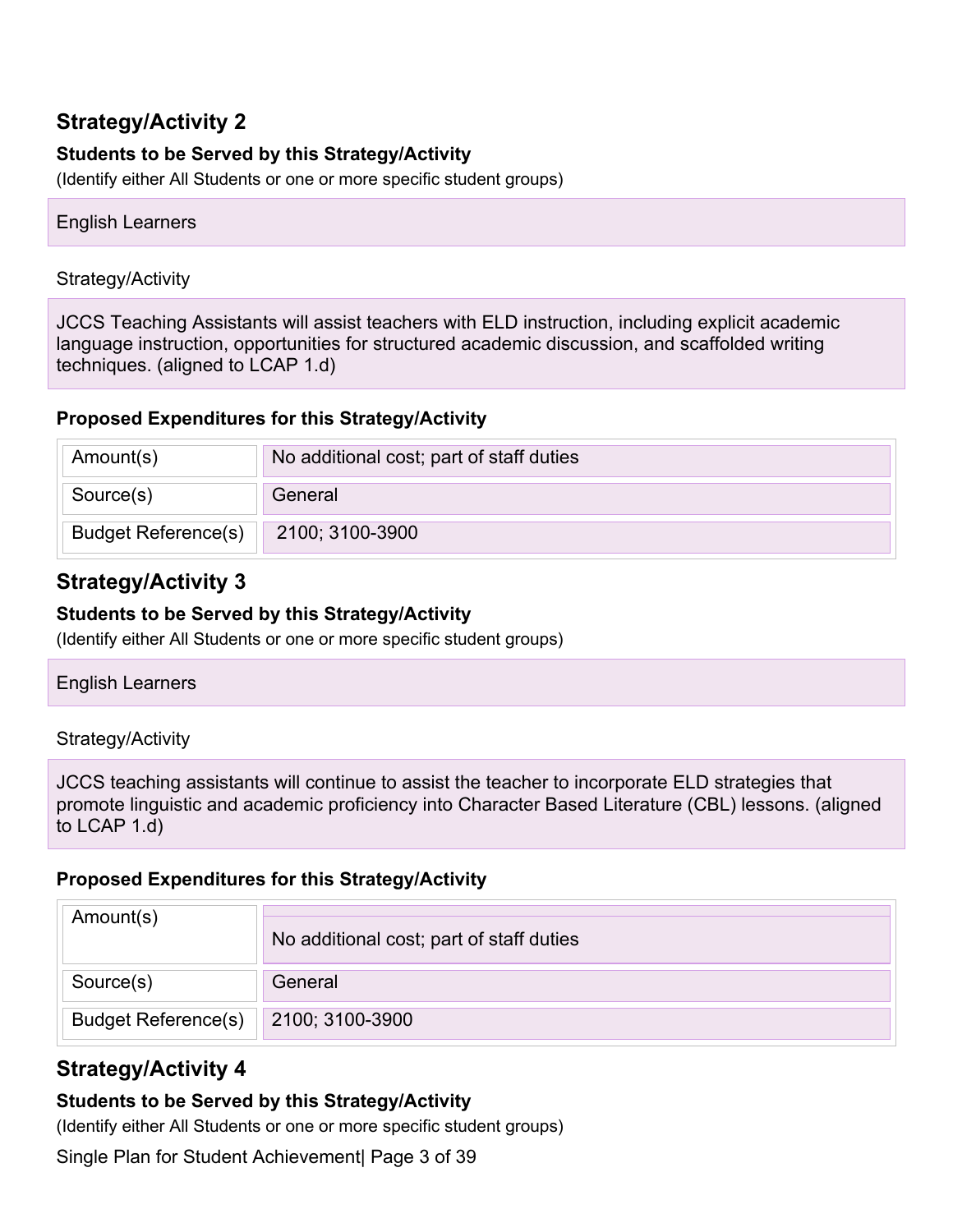JCCS teaching assistants will continue to systematically review and identify students for reclassification eligibility and ensure that all identified students are reclassified. RFEP students reclassified within four years will continue to be closely monitored to ensure academic and language growth. Identified students will be discussed during weekly site meetings to monitor progress across subjects and classes. (LCAP 1.d)

#### **Proposed Expenditures for this Strategy/Activity**

| Amount(s)                  | No additional cost; part of staff duties |
|----------------------------|------------------------------------------|
| Source(s)                  | Title 1, Part D                          |
| <b>Budget Reference(s)</b> | 2100; 3100-3900                          |

## **Goal 2**

All students enrolled 85 days or more will show progress towards proficiency in ELA as measured by state and local assessments.

### **Basis for this Goal**

Provide greater support for students in English to fill in their educational gaps; assist in credit recovery when needed; achievement in ELA core curriculum; prepare them for standards test

### **Expected Annual Measurable Outcomes**

| Metric/Indicator                               | <b>Baseline</b>                                                                                                                           | <b>Expected Outcome</b>    |
|------------------------------------------------|-------------------------------------------------------------------------------------------------------------------------------------------|----------------------------|
| Diagnostic Online Reading<br>Assessment (DORA) | 0.70 Grade Level Growth                                                                                                                   | 1.0 Grade Level Growth     |
| <b>JCCS Writing Assessments</b>                | 20%                                                                                                                                       | 2% increase above baseline |
| <b>CAASPP</b> results                          | 18%<br>Due to the Pandemic<br>CAASPP was not<br>administered in 2019-20,<br>therefore the baseline is from<br>the 2018-19 administration. | 1% increase above baseline |

## **PLANNED STRATEGIES/ACTIVITIES**

Single Plan for Student Achievement| Page 4 of 39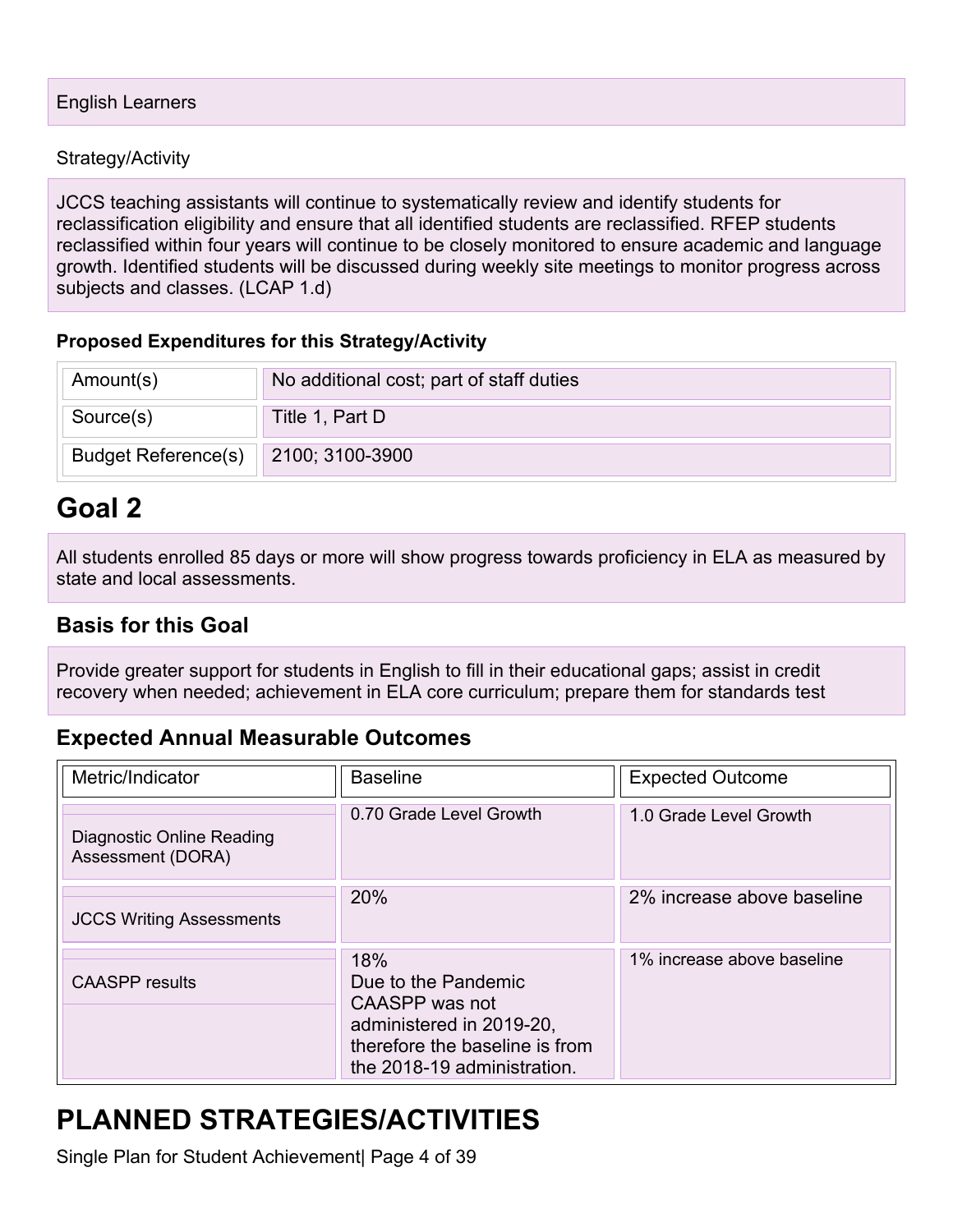Complete a copy of the following table for each of the school's strategies/Activities. Duplicate the table, including Proposed Expenditures, as needed.

### **Strategy/Activity 1**

#### **Students to be Served by this Strategy/Activity**

(Identify either All Students or one or more specific student groups)

| <b>All Students</b> |  |
|---------------------|--|
|---------------------|--|

#### Strategy/Activity

SBCEO will continue to provide Teaching Assistants to provide greater access to direct instruction course offerings. (LCAP 1.a.)

#### **Proposed Expenditures for this Strategy/Activity**

| Amount(s)                  | No additional cost; part of staff duties |
|----------------------------|------------------------------------------|
| Source(s)                  | General                                  |
| <b>Budget Reference(s)</b> | 2100; 3100-3900                          |

### **Strategy/Activity 2**

#### **Students to be Served by this Strategy/Activity**

(Identify either All Students or one or more specific student groups)

#### All Students

#### Strategy/Activity

JCCS teachers and teaching assistants will continue engaging in professional development in the practice of Instructional Rounds toward improved practice and calibration. The JCCS Director and CBL Workgroup will continue to guide program implementation. (Aligned with LCAP Goal 1.a)

#### **Proposed Expenditures for this Strategy/Activity**

| Amount(s)                  | No additional cost; part of staff duties |
|----------------------------|------------------------------------------|
| Source(s)                  | General                                  |
| <b>Budget Reference(s)</b> | 1100; 3100-3900                          |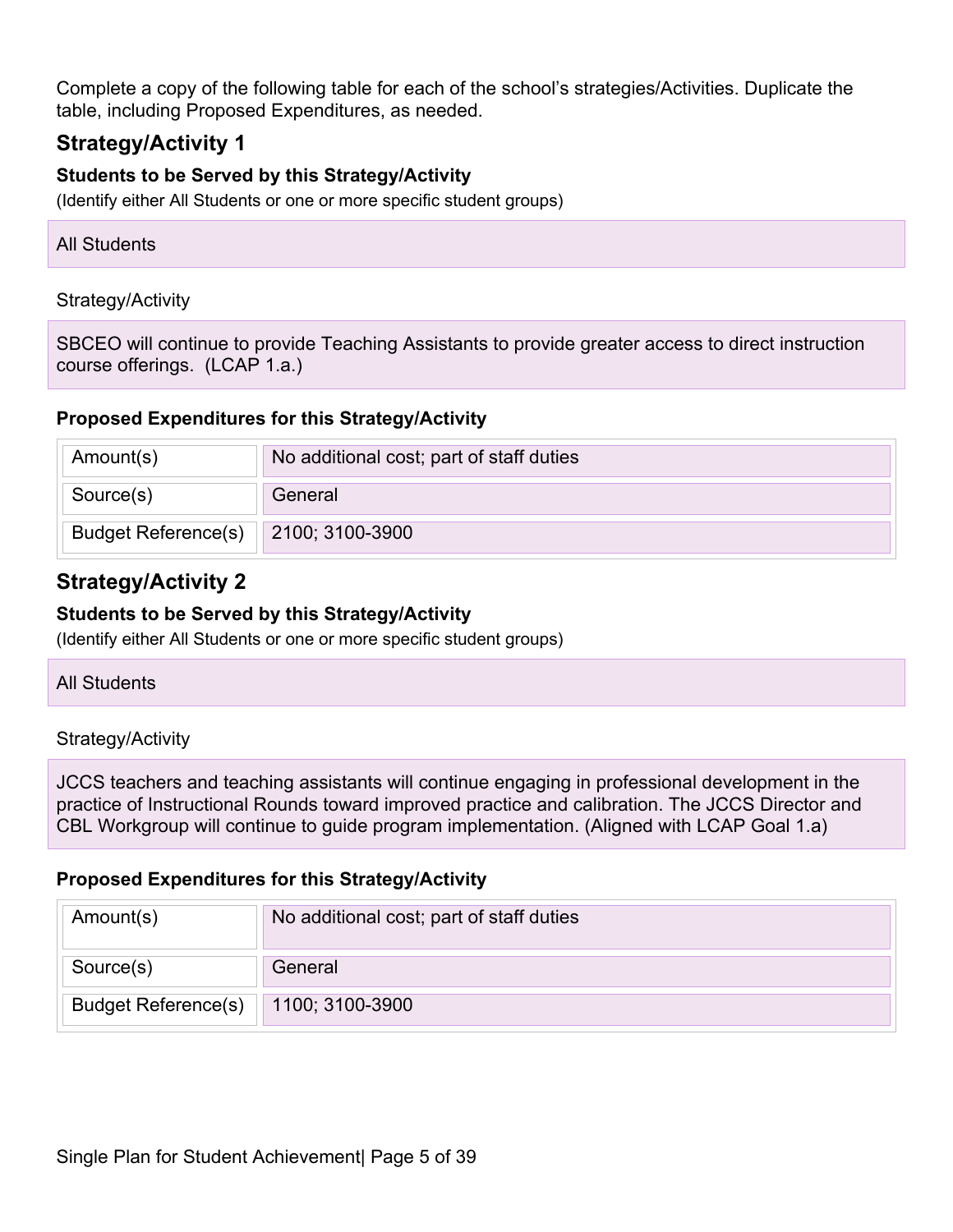#### **Students to be Served by this Strategy/Activity**

(Identify either All Students or one or more specific student groups)

#### All Students

#### Strategy/Activity

JCCS teachers and teaching assistants will continue administer the Diagnostic Online Reading Assessment (DORA) upon entry and review results to make placement decisions and inform instruction. (Aligned with LCAP Goal 1.a)

#### **Proposed Expenditures for this Strategy/Activity**

| Amount(s)                  | No additional cost; part of staff duties |
|----------------------------|------------------------------------------|
| Source(s)                  | General                                  |
| <b>Budget Reference(s)</b> | 1100; 3100-3900                          |
| Amount(s)                  | No additional cost; part of staff duties |
| Source(s)                  | General                                  |
| <b>Budget Reference(s)</b> | 2100; 3100-3900                          |

### **Strategy/Activity 4**

#### **Students to be Served by this Strategy/Activity**

(Identify either All Students or one or more specific student groups)

All Students

#### Strategy/Activity

JCCS Teachers and teaching assistants will administer Smarter Balanced Interim Assessments and use results to inform instruction. (Aligned with LCAP Goal 1.a)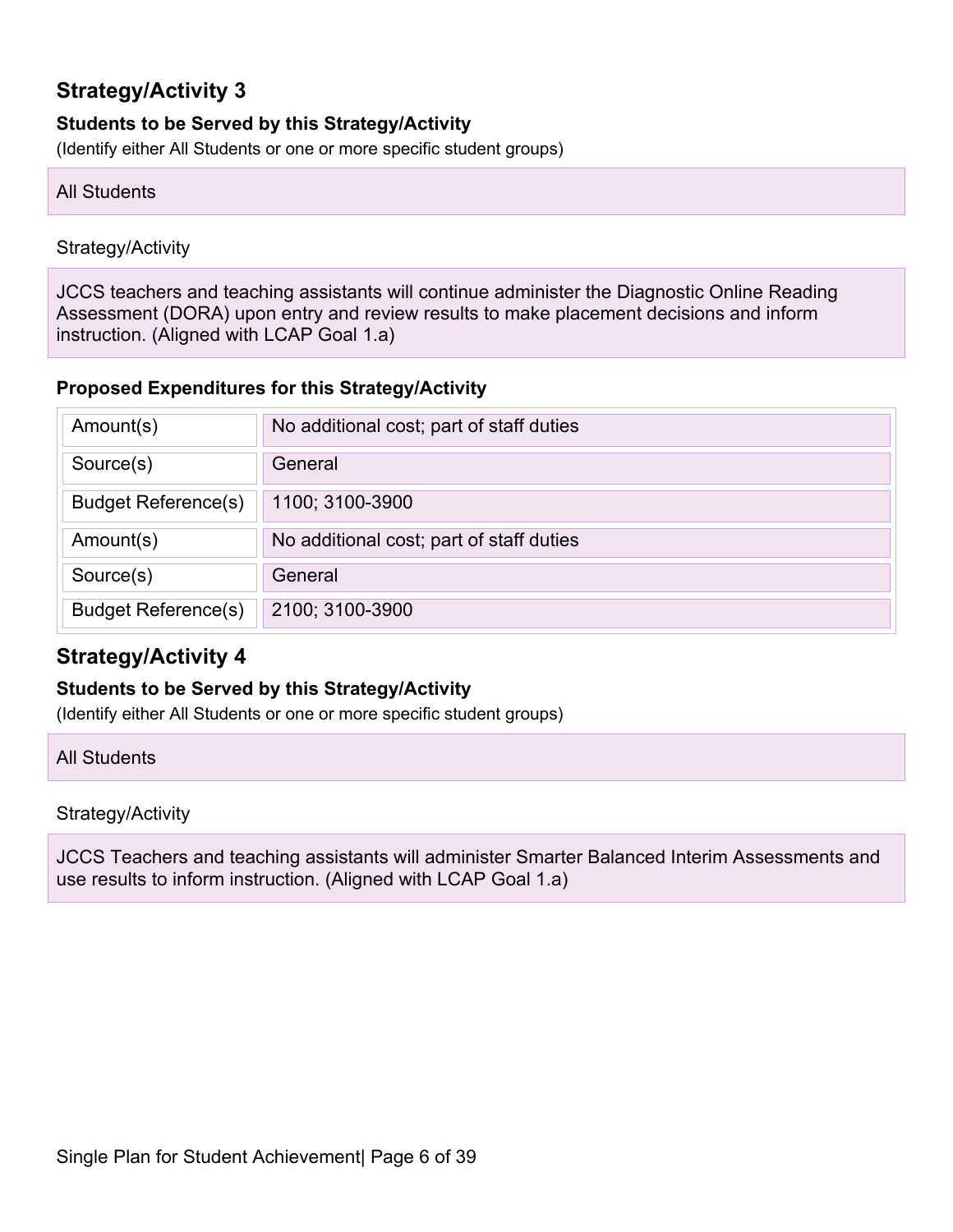#### **Proposed Expenditures for this Strategy/Activity**

| Amount(s)                  | No additional cost; part of staff duties |
|----------------------------|------------------------------------------|
| Source(s)                  | General                                  |
| <b>Budget Reference(s)</b> | 1100; 3100-3900                          |
| Amount(s)                  | No additional cost; part of staff duties |
| Source(s)                  | General                                  |
| <b>Budget Reference(s)</b> | 2100; 3100-3900                          |

### **Strategy/Activity 5**

#### **Students to be Served by this Strategy/Activity**

(Identify either All Students or one or more specific student groups)

#### All Students

#### Strategy/Activity

Los Robles teachers and teaching assistants will continue to offer Homework Club to provide greater instructional support and access to credit recovery coursework. (Aligned with LCAP Goal 1.a)

#### **Proposed Expenditures for this Strategy/Activity**

| Amount(s)                  | No additional cost; part of staff duties |
|----------------------------|------------------------------------------|
| Source(s)                  | General                                  |
| <b>Budget Reference(s)</b> | 1100; 3100-3900                          |
| Amount(s)                  | No additional cost; part of staff duties |
| Source(s)                  | Title I, Part D                          |
| <b>Budget Reference(s)</b> | 2100; 3100-3900                          |

### **Strategy/Activity 6**

#### **Students to be Served by this Strategy/Activity**

(Identify either All Students or one or more specific student groups)

All Students

Strategy/Activity

Single Plan for Student Achievement| Page 7 of 39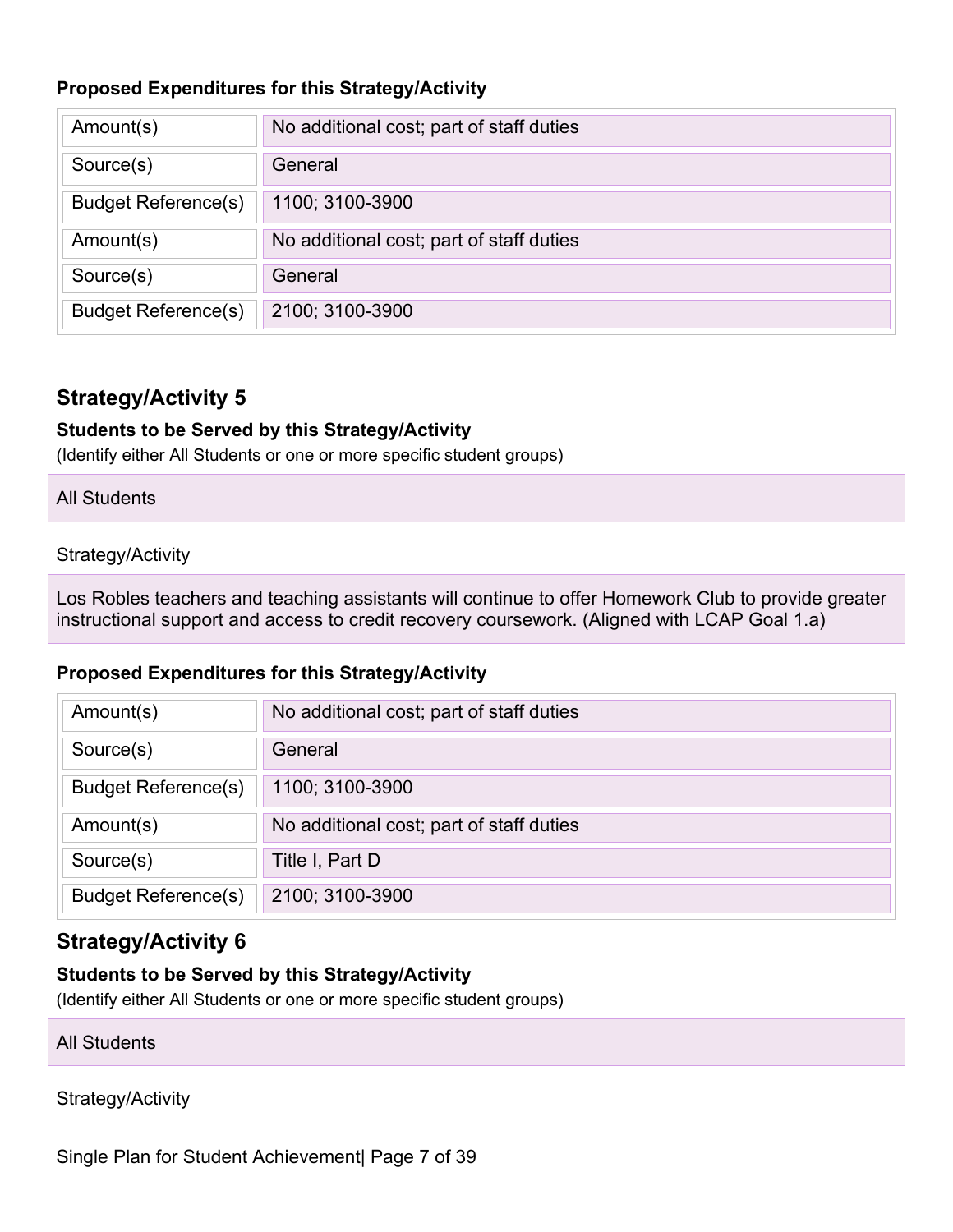The JCCS Director and teachers will review schedules and work with Probation to identify any additional time available for students to take advantage of instructional support and online coursework. Teachers and teaching assistants will inform individual Probation Case Managers of students who are struggling and in need of extra help. (Aligned with LCAP Goal 1.a)

#### **Proposed Expenditures for this Strategy/Activity**

| Amount(s)                  | No additional cost; part of staff duties |
|----------------------------|------------------------------------------|
| Source(s)                  | General                                  |
| <b>Budget Reference(s)</b> | 1100,1300; 3100-3900                     |

## **Goal 3**

Students enrolled 85 days or more will show progress towards proficiency in Mathematics as measured by state and local assessments.

### **Basis for this Goal**

Provide greater support for students in Mathematics to fill in their educational gaps; assist in credit recovery when needed; achievement in Math core curriculum; prepare them for standards test. It should also be noted that 83% of JCCS students have not yet completed Algebra in their home districts, making it extremely difficult for them to perform well on a test that assesses Algebra, Geometry and Algebra 2.

### **Expected Annual Measurable Outcomes**

| Metric/Indicator                                               | <b>Baseline</b>         | <b>Expected Outcome</b>              |
|----------------------------------------------------------------|-------------------------|--------------------------------------|
| <b>CAASPP</b> results                                          | 0%                      | Increase by 1 point from<br>baseline |
| <b>Adaptive Diagnostic Assessment</b><br>of Mathematics (ADAM) | 0.63 Grade Level Growth | 1.0 Grade Level Growth               |
| <b>Training Sign-In Sheets</b>                                 | 100%                    | 100%                                 |

## **PLANNED STRATEGIES/ACTIVITIES**

Complete a copy of the following table for each of the school's strategies/Activities. Duplicate the table, including Proposed Expenditures, as needed.

## **Strategy/Activity 1**

Single Plan for Student Achievement| Page 8 of 39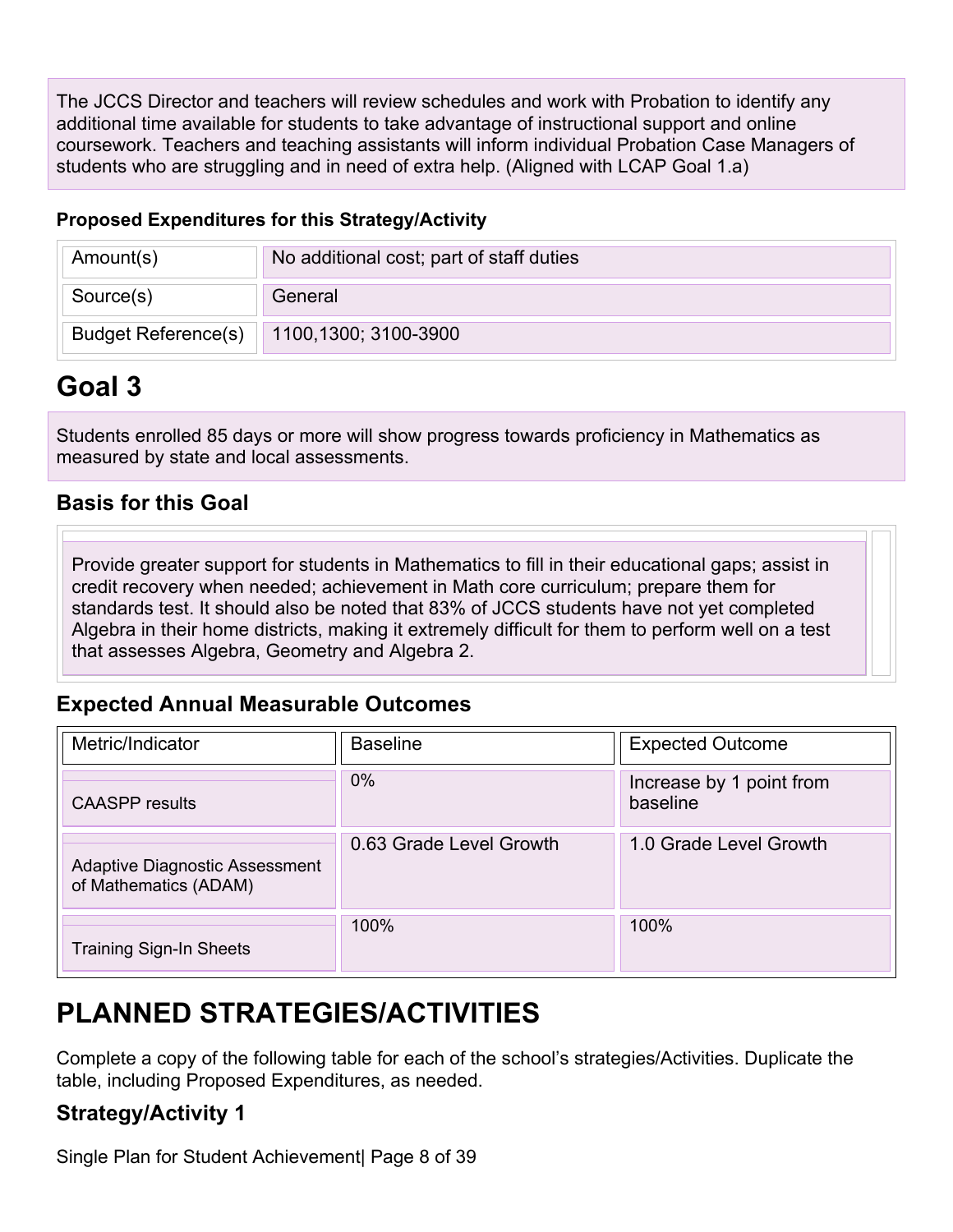#### **Students to be Served by this Strategy/Activity**

(Identify either All Students or one or more specific student groups)

All

#### Strategy/Activity

JCCS teachers and teaching assistants will engage in math strategies professional development in order to support student's ability to access mathematics curriculum.

#### **Proposed Expenditures for this Strategy/Activity**

| Amount(s)                  | No additional cost; part of staff duties |
|----------------------------|------------------------------------------|
| Source(s)                  | General                                  |
| <b>Budget Reference(s)</b> | 1100; 3100-3900                          |
| Amount(s)                  | No additional cost; part of staff duties |
| Source(s)                  | General                                  |
| <b>Budget Reference(s)</b> | 2100; 3100-3900                          |

### **Strategy/Activity 2**

#### **Students to be Served by this Strategy/Activity**

(Identify either All Students or one or more specific student groups)

All

#### Strategy/Activity

JCCS Teachers and teaching assistants will administer Smarter Balanced Interim Assessments and use results to inform instruction. Aligned with LCAP Goal 1.a)

#### **Proposed Expenditures for this Strategy/Activity**

| Amount(s)                  | No additional cost; part of staff duties |
|----------------------------|------------------------------------------|
| Source(s)                  | General                                  |
| <b>Budget Reference(s)</b> | 1100; 3100-3900                          |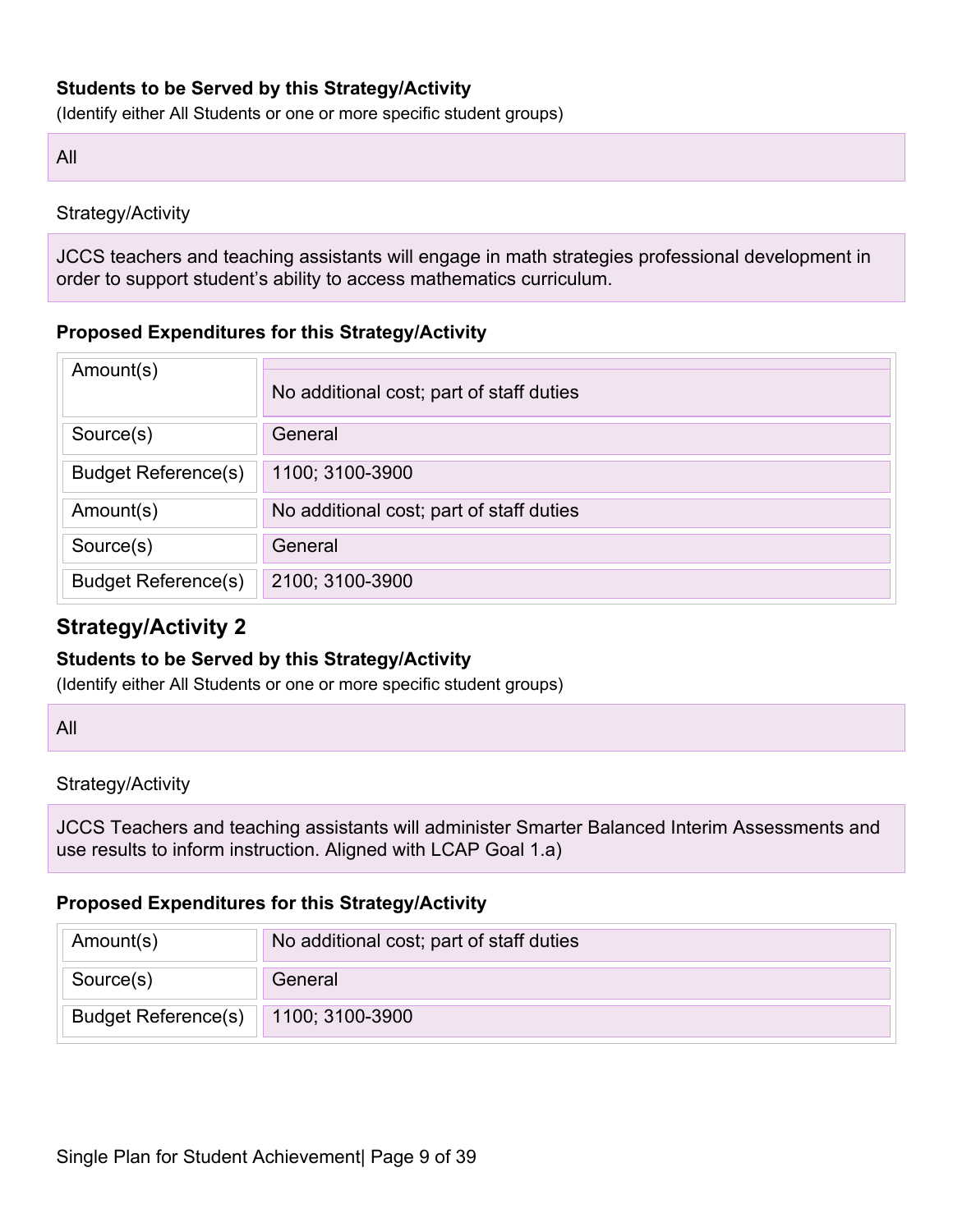#### **Students to be Served by this Strategy/Activity**

(Identify either All Students or one or more specific student groups)

#### All

#### Strategy/Activity

Los Robles teachers and teaching assistants will continue to offer Homework Club to provide greater instructional support and access to credit recovery coursework. (Aligned with LCAP Goal 1.a.)

#### **Proposed Expenditures for this Strategy/Activity**

| Amount(s)                  | No additional cost; part of staff duties |
|----------------------------|------------------------------------------|
| Source(s)                  | General                                  |
| <b>Budget Reference(s)</b> | 1100; 3100-3900                          |
| Amount(s)                  | No additional cost; part of staff duties |
| Source(s)                  | General                                  |
| <b>Budget Reference(s)</b> | 2100; 3100-3900                          |

### **Strategy/Activity 4**

#### **Students to be Served by this Strategy/Activity**

(Identify either All Students or one or more specific student groups)

JCCS teachers and teaching assistants will review schedules and work with Probation to identify any additional time available for students to take advantage of instructional support and online coursework. (Aligned with LCAP Goal 1.a)

#### **Proposed Expenditures for this Strategy/Activity**

| Amount(s)                  | No additional cost; part of staff duties |
|----------------------------|------------------------------------------|
| Source(s)                  | General                                  |
| <b>Budget Reference(s)</b> | 1100; 3100-3900                          |
| Amount(s)                  | No additional cost; part of staff duties |
| Source(s)                  | Title 1, Part D                          |
| <b>Budget Reference(s)</b> | 2100; 3100-3900                          |

### **Strategy/Activity 5**

Single Plan for Student Achievement| Page 10 of 39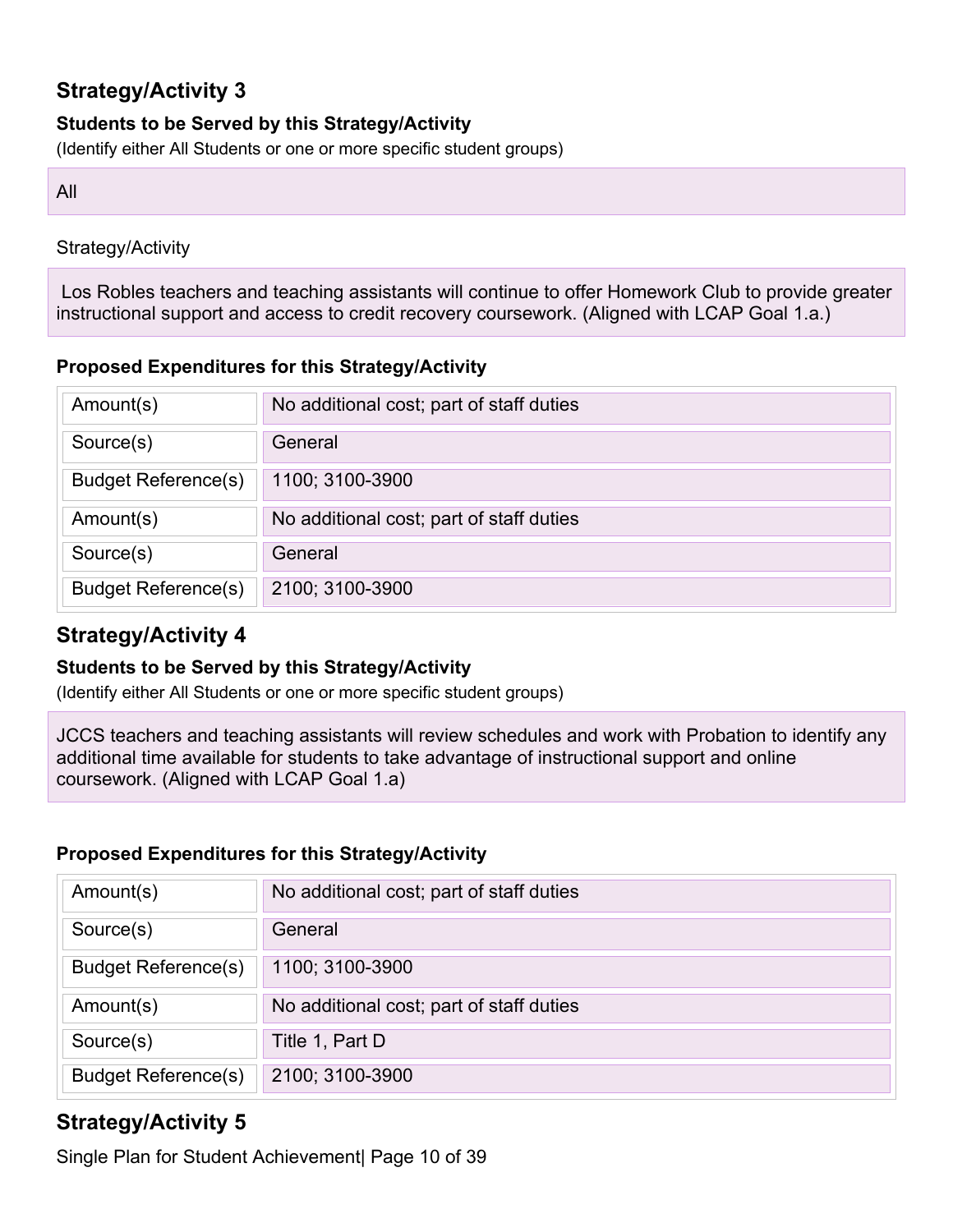#### **Students to be Served by this Strategy/Activity**

(Identify either All Students or one or more specific student groups)

All

Strategy/Activity

JCCS teachers and teaching assistants will continue to administer the "Adaptive Diagnostic Assessment of Mathematics" (ADAM). upon entry and review results to make placement decisions and inform instruction. (Aligned with LCAP Goal 1.a.)

#### **Proposed Expenditures for this Strategy/Activity**

| Amount(s)                  | No additional cost; part of staff duties |
|----------------------------|------------------------------------------|
| Source(s)                  | General                                  |
| <b>Budget Reference(s)</b> | 1100; 3100-3900                          |
| Amount(s)                  | No additional cost; part of staff duties |
| Source(s)                  | General                                  |
| <b>Budget Reference(s)</b> | 2100; 3100-3900                          |

## **Goal 4**

Academic achievement and the social/emotional well-being of students will be improved through a strategic focus on enhancing school culture, climate, and safety.

### **Basis for this Goal**

Increase attendance, reduce suspensions, increase the number of students returning to their home districts with accelerated progress, and provide counseling to support students with addiction and behavior concerns.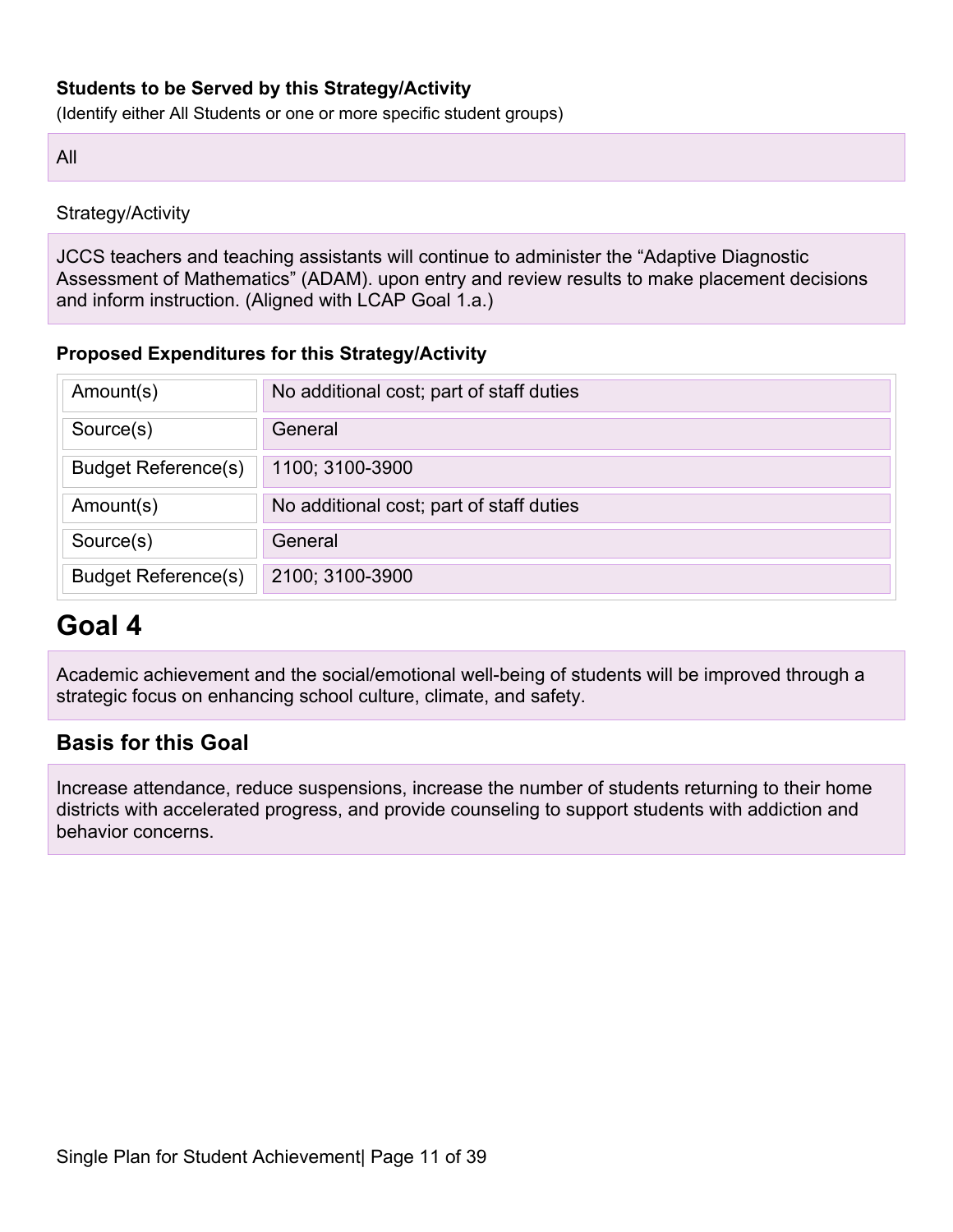### **Expected Annual Measurable Outcomes**

| Metric/Indicator           | <b>Baseline</b> | <b>Expected Outcome</b> |
|----------------------------|-----------------|-------------------------|
| <b>Chronic Absenteeism</b> | 38.8%           | Decrease by .5%         |
| Attendance rate            | 68.8%           | lncrease by .7%         |
| Suspension rate            | 2.7%            | Decrease by .5%         |
| Individual Counseling      | 95%             | lncrease by .5%         |
| <b>Group Counseling</b>    | 90%             | lncrease by .5%         |

## **PLANNED STRATEGIES/ACTIVITIES**

Complete a copy of the following table for each of the school's strategies/Activities. Duplicate the table, including Proposed Expenditures, as needed.

### **Strategy/Activity 1**

#### **Students to be Served by this Strategy/Activity**

(Identify either All Students or one or more specific student groups)

#### All Students

#### Strategy/Activity

SBCEO will provide a full time School Based Therapist (SBT) who will provide individual sessions on an as-needed/ basis. The SBT will also teach group sessions in a variety of topics up to and including: peer mediation, conflict resolution, making healthy choices, gang awareness, etc.

#### **Proposed Expenditures for this Strategy/Activity**

| Amount(s)                  | \$45,000        |
|----------------------------|-----------------|
| Source(s)                  | Title 1, Part D |
| <b>Budget Reference(s)</b> | 5800            |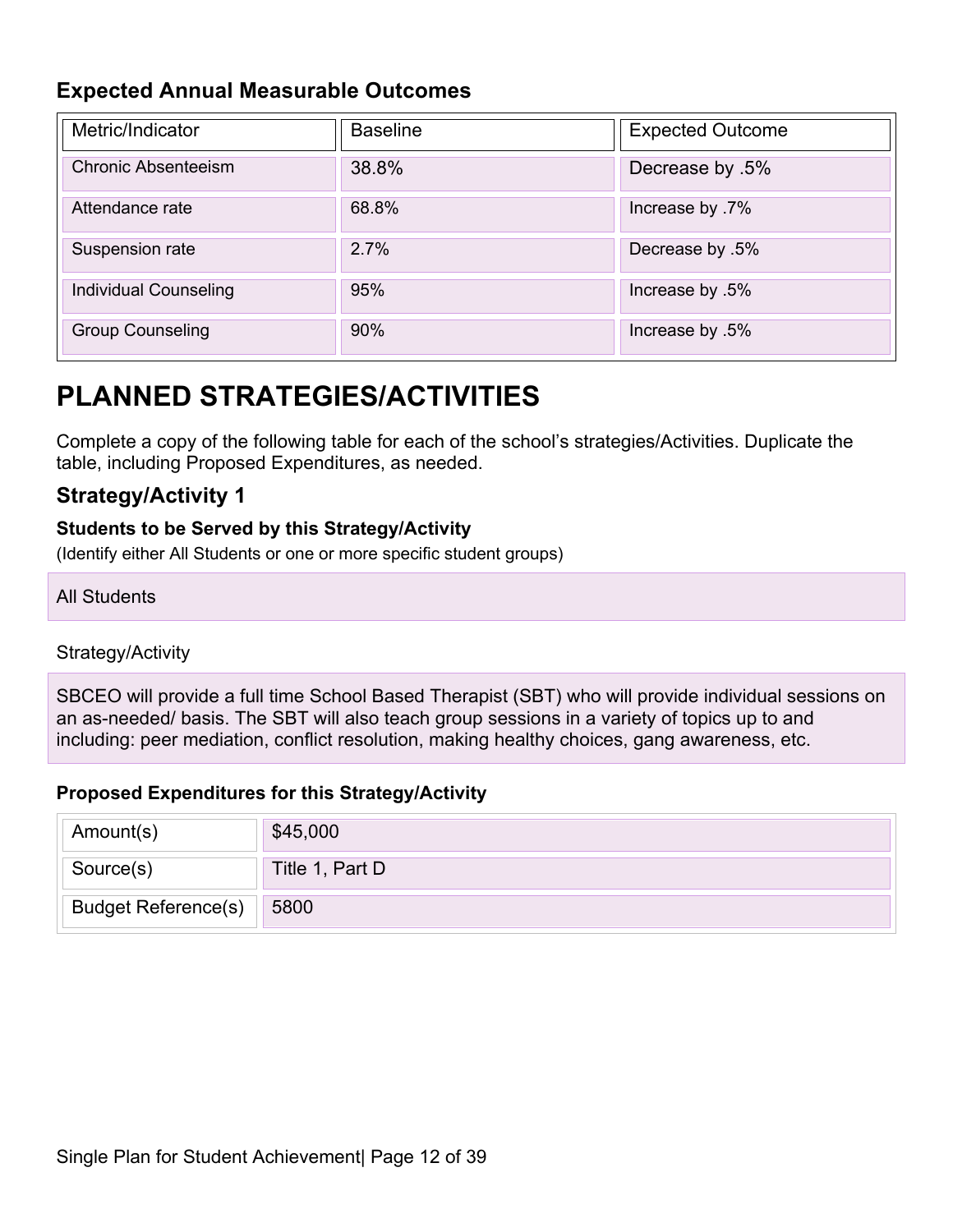#### **Students to be Served by this Strategy/Activity**

(Identify either All Students or one or more specific student groups)

#### All students

#### Strategy/Activity

JCCS teaching assistants will continue to provide academic and behavioral supports based on student need.

#### **Proposed Expenditures for this Strategy/Activity**

| Amount(s)                  | No additional cost; part of staff duties |
|----------------------------|------------------------------------------|
| Source(s)                  | General                                  |
| <b>Budget Reference(s)</b> | $  1100; 3100-3900  $                    |

### **Strategy/Activity 3**

#### **Students to be Served by this Strategy/Activity**

(Identify either All Students or one or more specific student groups)

#### All Students

#### Strategy/Activity

JCCS staff will work with Fighting Back Santa Maria to identify site specific strategies to proactively resolve conflict and teach students skills to self-regulate behaviors when out of the "OK Zone" in order to deescalate conflict.

#### **Proposed Expenditures for this Strategy/Activity**

| Amount(s)                  | No additional cost; part of staff duties |
|----------------------------|------------------------------------------|
| Source(s)                  | General                                  |
| <b>Budget Reference(s)</b> | 1100; 3100-3900                          |
| Amount(s)                  | No additional cost; part of staff duties |
| Source(s)                  | General                                  |
| <b>Budget Reference(s)</b> | 2100; 3100-3900                          |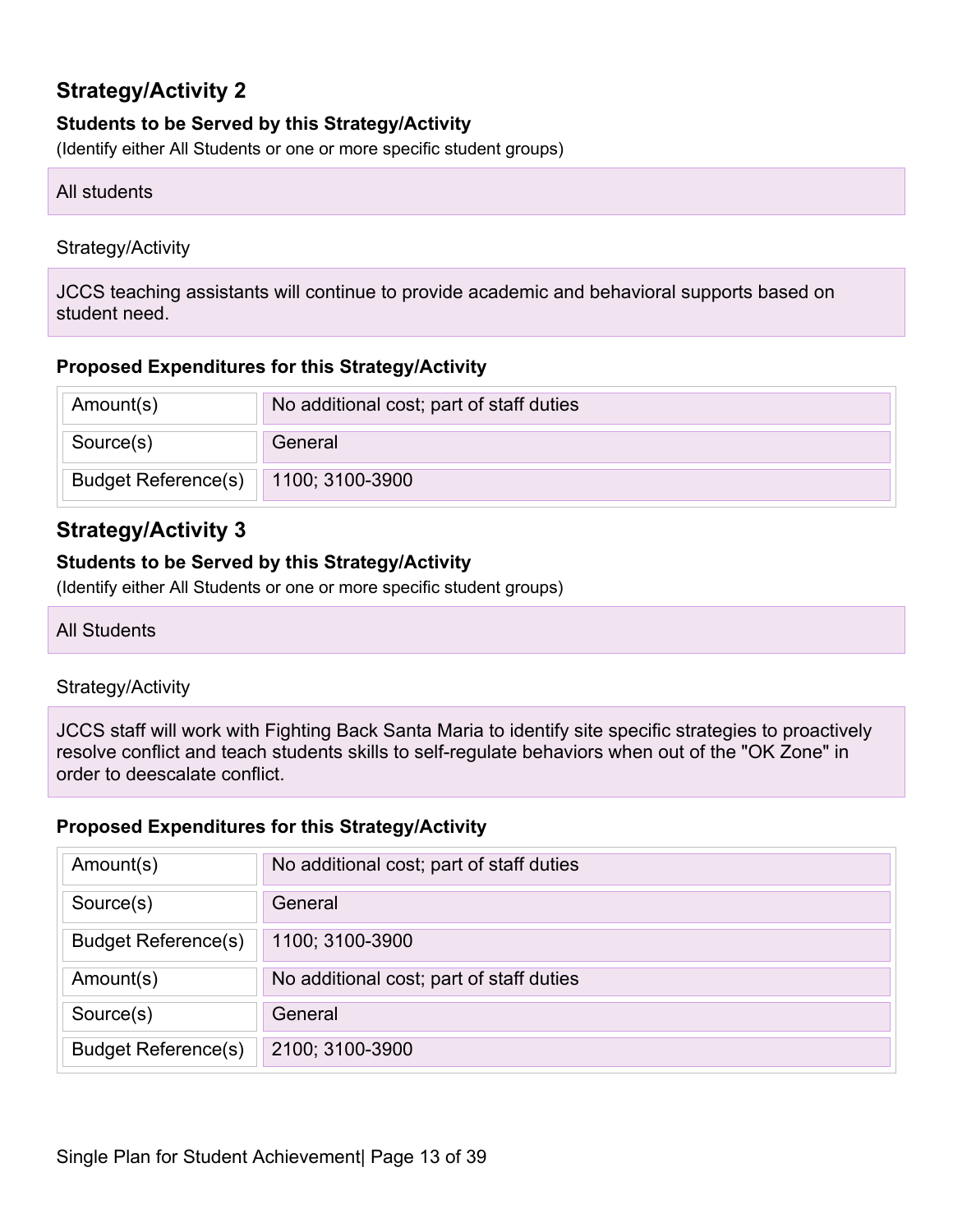## **Goal 5**

SBCEO, in agreement with the local school districts in northern Santa Barbara County, is committed to transitioning students though the JCCS system and back into the most appropriate educational setting upon their release.

### **Basis for this Goal**

Provide a successful transition for youths; continuity of students' academic career, collaboration among agencies, facilities, families, and community stakeholders to ensure students are transitioned to the most appropriate school setting based on their individual needs.

### **Expected Annual Measurable Outcomes**

| Metric/Indicator                             | Baseline | <b>Expected Outcome</b> |
|----------------------------------------------|----------|-------------------------|
| Transition Log (parent; district<br>contact) | $100\%$  | $100\%$                 |

## **PLANNED STRATEGIES/ACTIVITIES**

Complete a copy of the following table for each of the school's strategies/Activities. Duplicate the table, including Proposed Expenditures, as needed.

### **Strategy/Activity 1**

#### **Students to be Served by this Strategy/Activity**

(Identify either All Students or one or more specific student groups)

| <b>All Students</b> |
|---------------------|
|                     |

Strategy/Activity

Upon enrollment the Office Assistant reviews data in CALPADS for previous school attendance, language status, and any special services.

#### **Proposed Expenditures for this Strategy/Activity**

| Amount(s)                  | No additional cost; part of staff duties |
|----------------------------|------------------------------------------|
| Source(s)                  | General                                  |
| <b>Budget Reference(s)</b> | 2400; 3100-3900                          |

### **Strategy/Activity 2**

#### **Students to be Served by this Strategy/Activity**

(Identify either All Students or one or more specific student groups)

Single Plan for Student Achievement| Page 14 of 39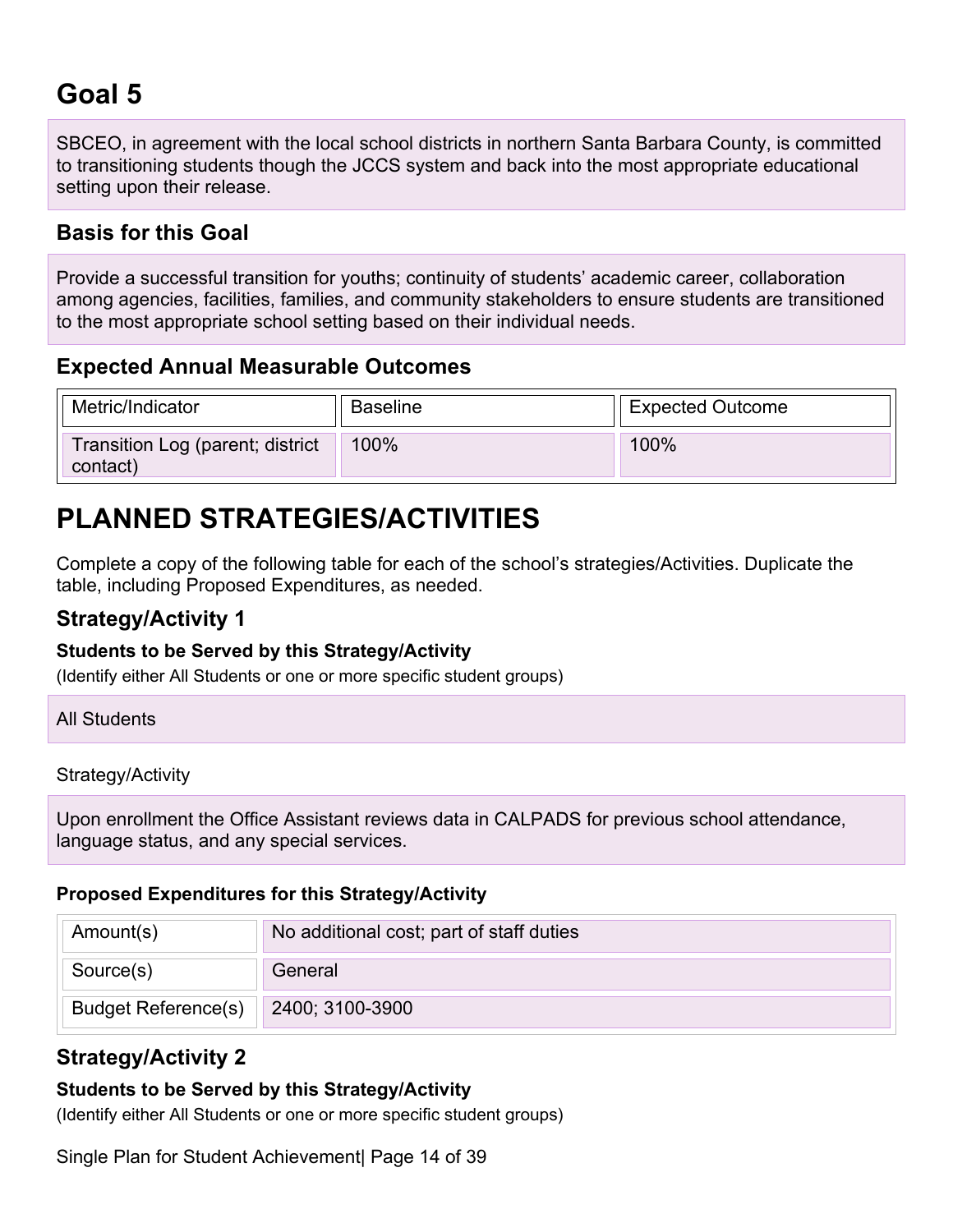#### All Students

#### Strategy/Activity

While the student is enrolled JCCS staff meet with students to discuss course placement, possible graduation exemption for students who qualify, contact local school district personnel to discuss expected return date of their students and school placement options. Parents are consulted to review child's academic progress, graduation status, and school placement options available through the home district. Whenever possible, enrollment appointments are made in advance and confirmed with parents the date, time, and contact information.

#### **Proposed Expenditures for this Strategy/Activity**

| Amount(s)                  | No additional cost; part of staff duties |
|----------------------------|------------------------------------------|
| Source(s)                  | General                                  |
| <b>Budget Reference(s)</b> | 1100, 2400; 3100-3900                    |

#### **Strategy/Activity 3**

#### **Students to be Served by this Strategy/Activity**

(Identify either All Students or one or more specific student groups)

#### All Students

#### Strategy/Activity

Upon release, Office Assistants update the transcripts with credits earned in court schools and forward to receiving school district.

#### **Proposed Expenditures for this Strategy/Activity**

| Amount(s)                  | No additional cost; part of staff duties |
|----------------------------|------------------------------------------|
| Source(s)                  | General                                  |
| <b>Budget Reference(s)</b> | 2400; 3100-3900                          |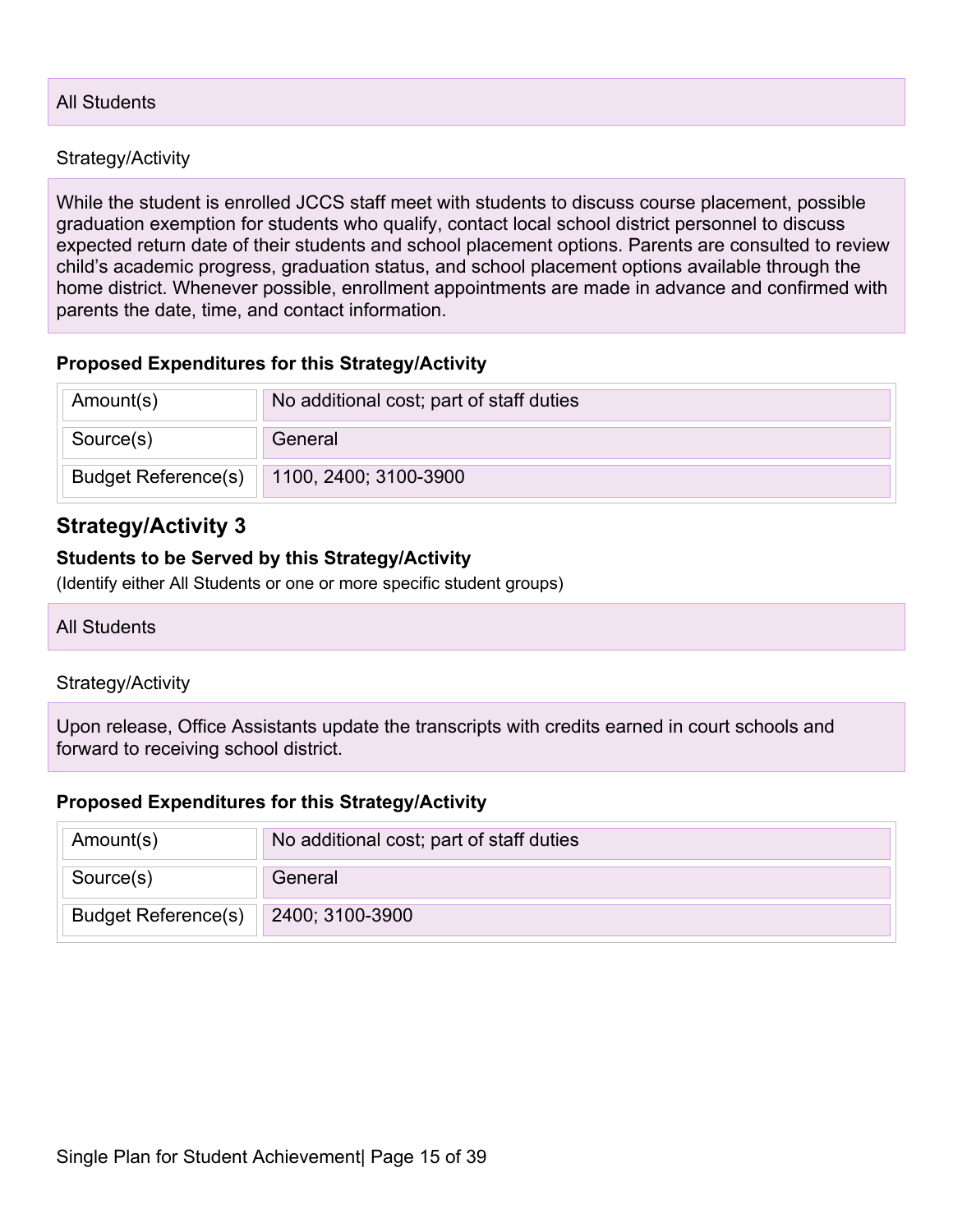## **Annual Review and Update**

#### **SPSA Year Reviewed: 2020-21**

Complete a copy of the following table for each of the school's goals from the prior year SPSA. Duplicate the table as needed.

## **Goal 1**

English Learners who test with JCCS for two consecutive ELPAC administration cycles will demonstrate annual progress in English.

### **ANNUAL MEASUREABLE OUTCOMES**

| Metric/Indicator                 | <b>Expected Outcomes</b>                                                                                                                    | <b>Actual Outcomes</b>                                                                                                             |
|----------------------------------|---------------------------------------------------------------------------------------------------------------------------------------------|------------------------------------------------------------------------------------------------------------------------------------|
| <b>ELPAC Reports</b>             | 25% of students who tested<br>with us for two consecutive<br>ELPAC cycles will make<br>progress toward proficiency                          | $0\%$<br>It should be noted that 3 of the<br>7 students raised their overall<br>scores, but not enough to<br>increase their level. |
| <b>CDE Reclassification Rate</b> | 3.6%<br>It should be noted that with<br>our transient population, we<br>have completely different<br>students from one year to the<br>next. | Reclassification Rate: 9.1%                                                                                                        |
| <b>Training Sign-In Sheets</b>   | 100% of teachers<br>participated in professional<br>development specific to<br>English Learners.                                            | 100% of teachers participated<br>in professional development<br>specific to English Learners.                                      |

### **STRATEGIES/ACTIVITIES**

Duplicate the Strategies/Activities from the prior year SPSA and complete a copy of the following table for each. Duplicate the table as needed.

### **Strategy/Activity 1**

| <b>Planned Strategies/Activities</b>                                                                                                 | <b>Actual Strategies/Activities</b>                                                                                      | Proposed<br><b>Expenditures</b>                           | Estimated<br>Actual<br>Expenditures                       |
|--------------------------------------------------------------------------------------------------------------------------------------|--------------------------------------------------------------------------------------------------------------------------|-----------------------------------------------------------|-----------------------------------------------------------|
| <b>JCCS Teaching Assistants</b><br>will attend English Language<br><b>Proficiency Assessments for</b><br>California (ELPAC) training | The EL Strike Team<br>consists of a teaching<br>assistant at each site. In<br>January 2021, they<br>completed the MOODLE | No additional<br>cost; part of<br>regular staff<br>duties | No additional<br>cost; part of<br>regular staff<br>duties |

Single Plan for Student Achievement| Page 16 of 39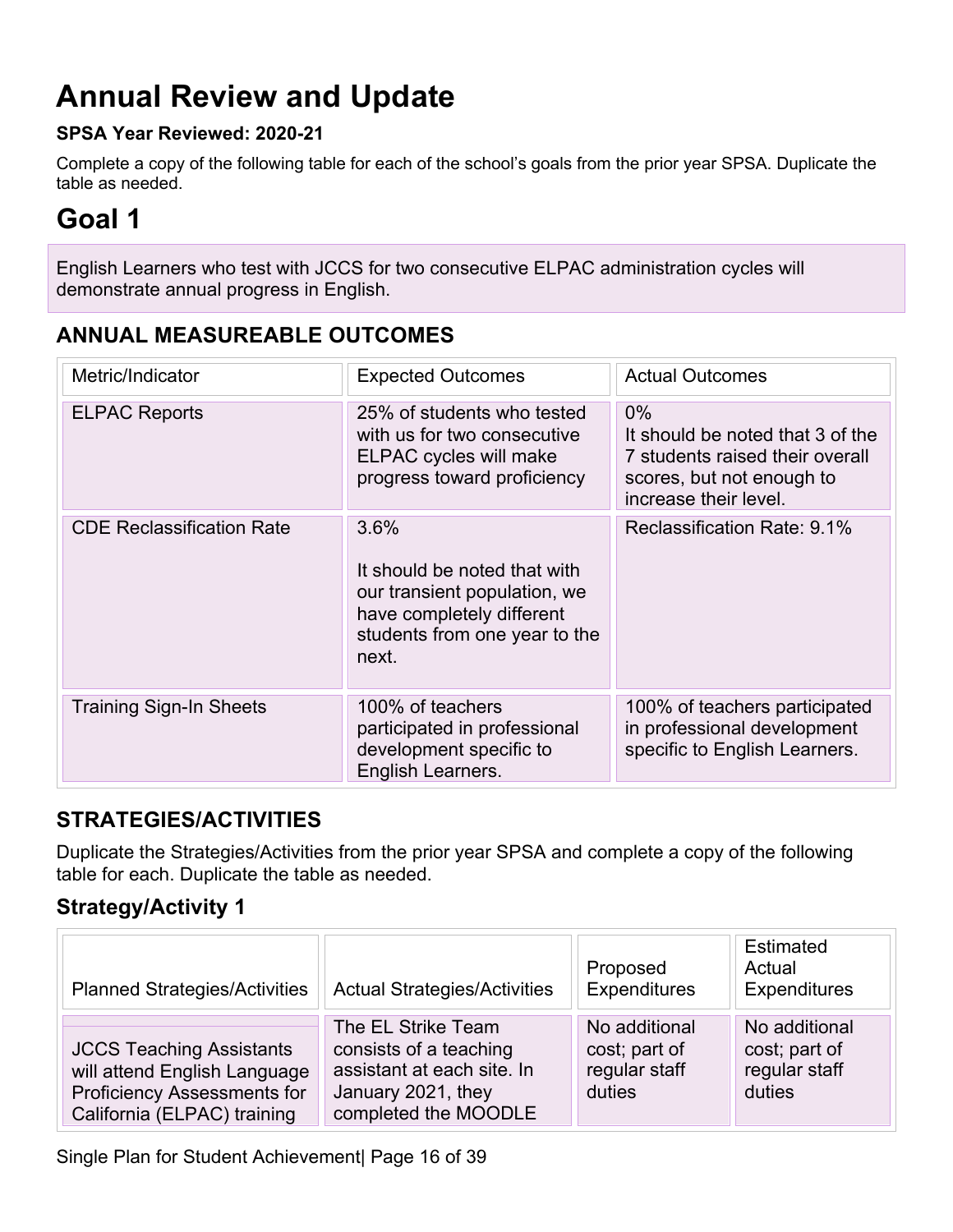| <b>Planned Strategies/Activities</b>                                                                                                  | <b>Actual Strategies/Activities</b>                                                      | Proposed<br><b>Expenditures</b> | Estimated<br>Actual<br><b>Expenditures</b> |
|---------------------------------------------------------------------------------------------------------------------------------------|------------------------------------------------------------------------------------------|---------------------------------|--------------------------------------------|
| to ensure administration and<br>scoring practices are aligned<br>and calibrated with state<br>requirements. (aligned to<br>LCAP 1.d.) | course which included<br>calibration exercises in the<br>administration of the<br>ELPAC. |                                 |                                            |

| <b>Planned Strategies/Activities</b>                                                                                                                                                                                                                              | <b>Actual Strategies/Activities</b>                                                                                                                                                                                                                                             | Proposed<br><b>Expenditures</b>                           | <b>Estimated</b><br>Actual<br><b>Expenditures</b>         |
|-------------------------------------------------------------------------------------------------------------------------------------------------------------------------------------------------------------------------------------------------------------------|---------------------------------------------------------------------------------------------------------------------------------------------------------------------------------------------------------------------------------------------------------------------------------|-----------------------------------------------------------|-----------------------------------------------------------|
| <b>JCCS Teaching Assistants</b><br>will assist teachers with ELD<br>instruction, including explicit<br>academic language<br>instruction, opportunities for<br>structured academic<br>discussion, and scaffolded<br>writing techniques (aligned<br>to $LCAP$ 1.d.) | Through a combination of<br>the adopted EL Companion<br>textbook and Newsela<br>supplemental articles<br>teachers and teaching<br>assistants provided<br>students with multiple<br>opportunities in structured<br>academic discussion, and<br>scaffolded writing<br>techniques. | No additional<br>cost; part of<br>regular staff<br>duties | No additional<br>cost; part of<br>regular staff<br>duties |

## **Strategy/Activity 3**

| <b>Planned Strategies/Activities</b>                                                                                                                                          | <b>Actual Strategies/Activities</b>                                                                                                                                            | Proposed<br>Expenditures                                  | Estimated<br>Actual<br><b>Expenditures</b>                |
|-------------------------------------------------------------------------------------------------------------------------------------------------------------------------------|--------------------------------------------------------------------------------------------------------------------------------------------------------------------------------|-----------------------------------------------------------|-----------------------------------------------------------|
| <b>JCCS</b> teaching assistants<br>will continue to assist<br>teachers to incorporate ELD<br>strategies that promote<br>linguistic and academic<br>proficiency into Character | The CBL Workgroup met<br>every other month to<br>identify ELD strategies to<br>incorporate into our CBL<br>lesson plans. CBL<br>workgroup members<br>debrief teaching staff on | No additional<br>cost; part of<br>regular staff<br>duties | No additional<br>cost; part of<br>regular staff<br>duties |

Single Plan for Student Achievement| Page 17 of 39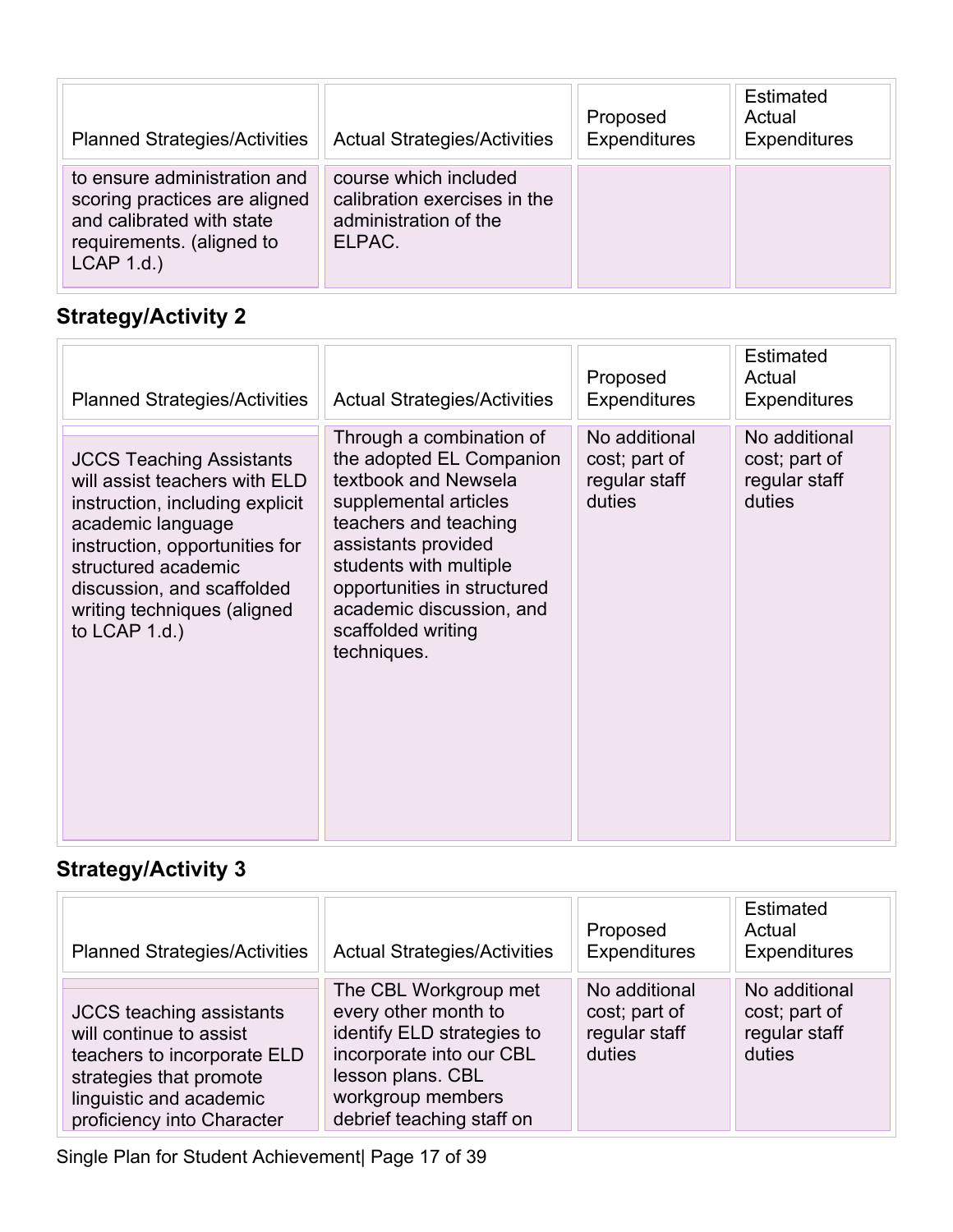| <b>Planned Strategies/Activities</b>                          | <b>Actual Strategies/Activities</b>                                                                                                      | Proposed<br>Expenditures | <b>Estimated</b><br>Actual<br><b>Expenditures</b> |
|---------------------------------------------------------------|------------------------------------------------------------------------------------------------------------------------------------------|--------------------------|---------------------------------------------------|
| Based Literature (CBL)<br>lessons. (aligned to LCAP<br>1.d.3) | workgroup meetings during<br>weekly staff meetings<br>ensure consistent<br>implication of ELD<br>strategies throughout court<br>schools. |                          |                                                   |

| <b>Planned Strategies/Activities</b>                                                                                                                                                                                                                                                                                                                                                                                                                                                                        | <b>Actual Strategies/Activities</b>                                                                                                                                                                                                             | Proposed<br><b>Expenditures</b>                           | <b>Estimated</b><br>Actual<br><b>Expenditures</b>         |
|-------------------------------------------------------------------------------------------------------------------------------------------------------------------------------------------------------------------------------------------------------------------------------------------------------------------------------------------------------------------------------------------------------------------------------------------------------------------------------------------------------------|-------------------------------------------------------------------------------------------------------------------------------------------------------------------------------------------------------------------------------------------------|-----------------------------------------------------------|-----------------------------------------------------------|
| <b>JCCS</b> teaching assistants<br>will continue to<br>systematically review and<br>identify students for<br>reclassification eligibility and<br>ensure that all identified<br>students are reclassified.<br><b>RFEP</b> students reclassified<br>within two years will<br>continue to be closely<br>monitored to ensure<br>academic and language<br>growth. Identified students<br>will be discussed during<br>weekly site meetings to<br>monitor progress across<br>subjects and classes. (LCAP<br>1.d.4) | 100% students who were<br>eligible to be reclassified in<br>2020-21 were reclassified.<br>Progress of EL/RFEP<br>students was routinely<br>discussed at weekly staff<br>meetings to ensure<br>students continued to<br>receive needed supports. | No additional<br>cost; part of<br>regular staff<br>duties | No additional<br>cost; part of<br>regular staff<br>duties |
|                                                                                                                                                                                                                                                                                                                                                                                                                                                                                                             |                                                                                                                                                                                                                                                 |                                                           |                                                           |

## **ANALYSIS**

Complete a copy of the following table for each of the school's goals from the prior year SPSA. Duplicate the table as needed.

Describe the overall implementation of the strategies/activities to achieve the articulated goal.

In 2020-21, we added CBL progress and implementation to our weekly staff meetings devoting time to discuss student progress and best practices. We continued to discuss effective use of academic supports and ELD strategies in place for English Learners.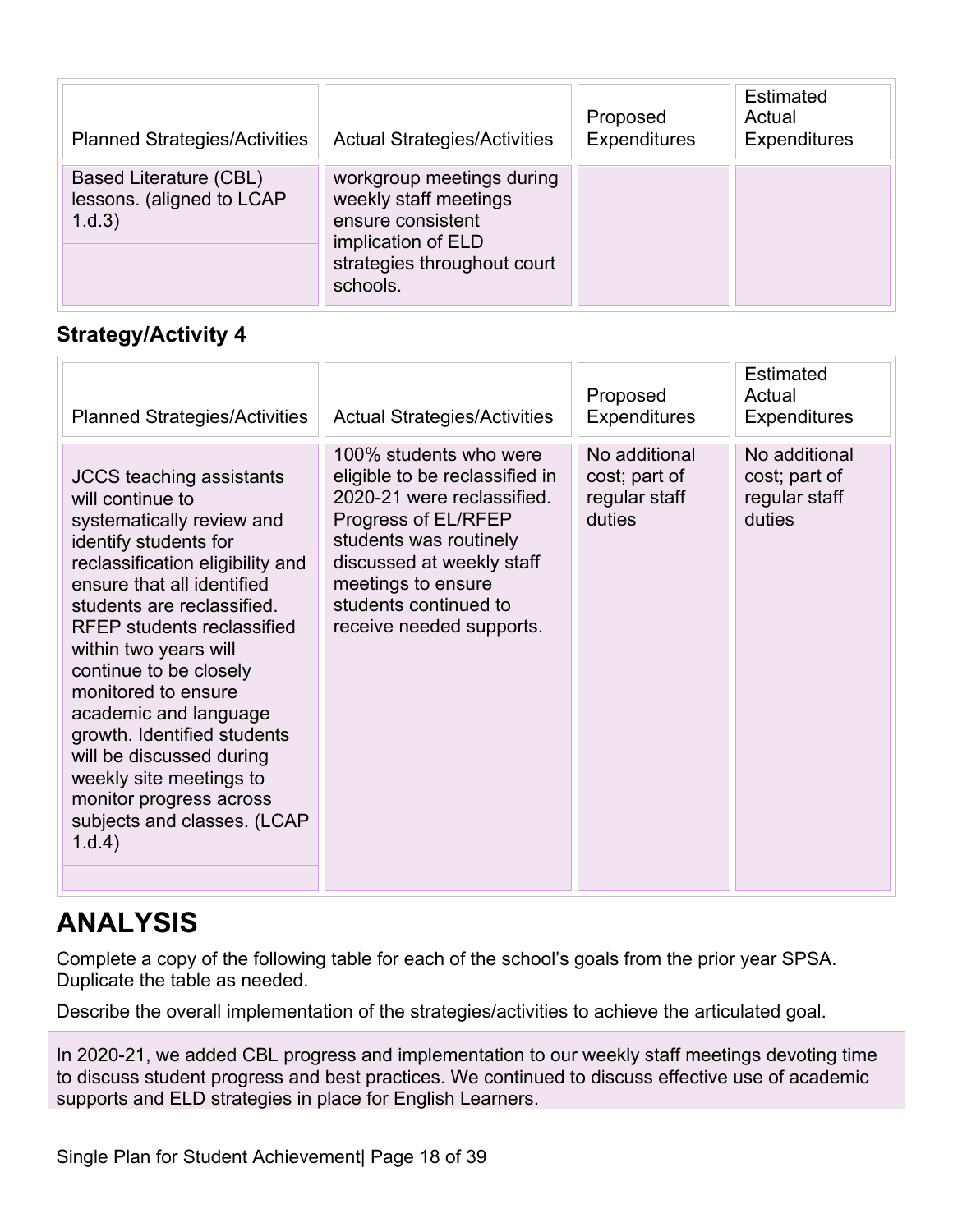In addition, we upgraded from the free version of Newsela to the paid subscription. This subscription provided us with many additional features to complement our CBL program with non-fiction text aligned to ELA standards for informational reading or literature, this allowed teachers to focus on each student's individual skill development. All readings were offered at multiple levels so regardless of skill level students were able to approach rigorous texts confidently with real-time differentiation which allowed teachers to include all students in every lesson regardless of EL proficiency level.

Describe the overall effectiveness of the strategies/activities to achieve the articulated goal as measured by the school.

We were thoughtful and deliberate in our efforts to assist students' English language development with the goal of reclassification. We take great pride in the fact that all eligible students were reclassified while enrolled in JCCS. This has proven to be a difficult task since we work with a mobile student population. We had a sub-set of students who took the ELPAC with JCCS for two consecutive years (7 students) and within that group an even smaller minority (2 students) were continuously enrolled during that time. We will continue our systematic approach in 2021-22 of assessing students upon entry and at the end of each trimester to receive targeted feedback to make meaningful adjustments in our instruction.

Explain any material differences between the Proposed Expenditures and Estimated Actual Expenditures.

There were no material differences.

Describe any changes that will be made to this goal, the annual outcomes, metrics, or strategies/activities to achieve this goal as a result of this analysis. Identify where those changes can be found in the SPSA.

We identified a new metric for ELPAC assessments based on 2020 and 2021 ELPAC outcomes. (change noted in Strategy/Activity 1)

## **Goal 2**

All students enrolled 85 days or more will show progress towards proficiency in ELA as measured by state and local assessments.

### **ANNUAL MEASUREABLE OUTCOMES**

| Metric/Indicator                               | <b>Expected Outcomes</b> | <b>Actual Outcomes</b>  |
|------------------------------------------------|--------------------------|-------------------------|
| Diagnostic Online Reading<br>Assessment (DORA) | This is a new baseline   | .7 Grade level increase |
| <b>JCCS Writing Assessments</b>                | <b>20%</b>               | 46%                     |
| <b>CAASPP</b> results                          | 19%                      | 14%                     |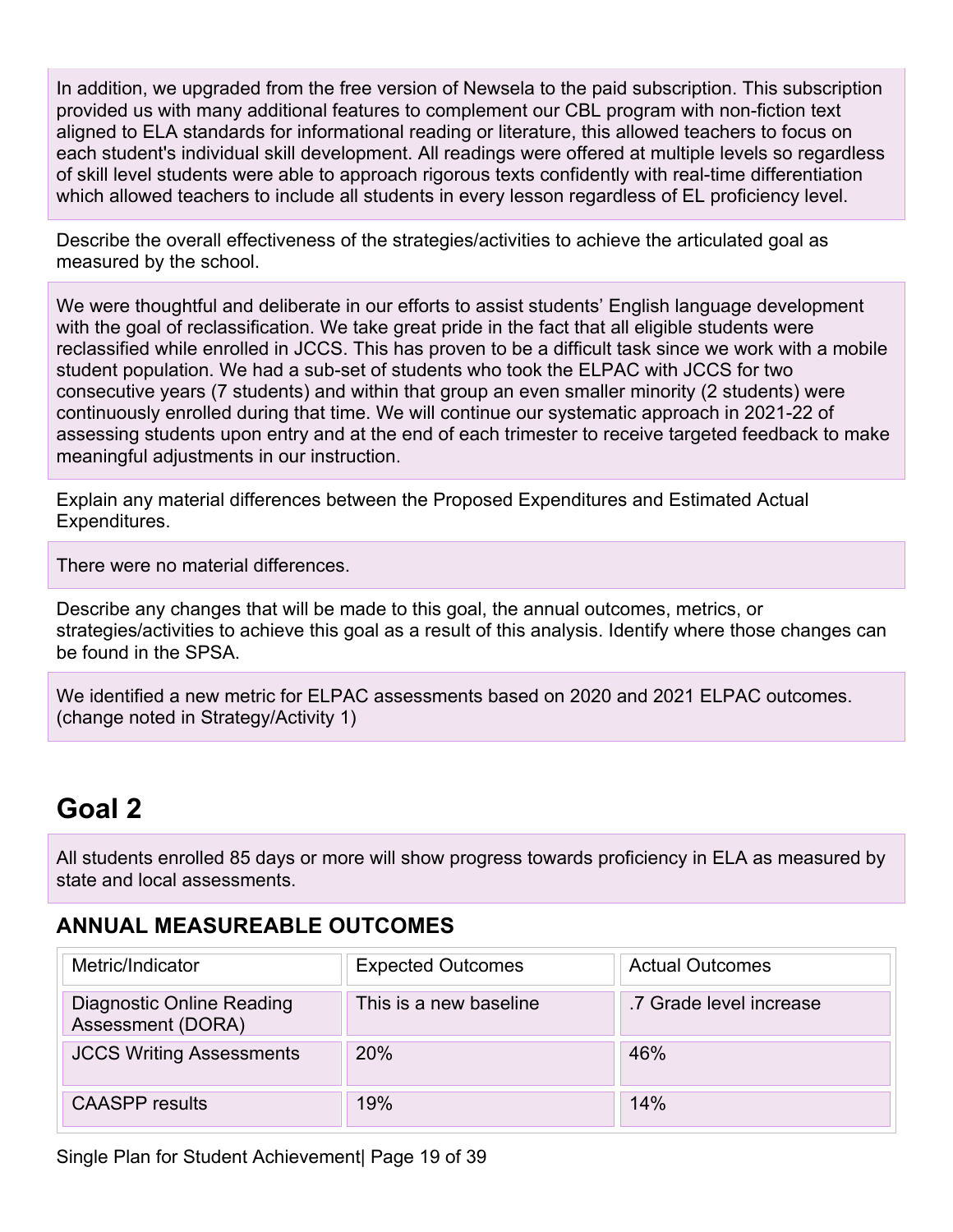## **STRATEGIES/ACTIVITIES**

Duplicate the Strategies/Activities from the prior year SPSA and complete a copy of the following table for each. Duplicate the table as needed.

### **Strategy/Activity 1**

| <b>Planned Strategies/Activities</b>                                                                                                           | <b>Actual Strategies/Activities</b>                                                                                                                                                                                                                                                                                                               | Proposed<br><b>Expenditures</b>                           | Estimated<br>Actual<br><b>Expenditures</b>                |
|------------------------------------------------------------------------------------------------------------------------------------------------|---------------------------------------------------------------------------------------------------------------------------------------------------------------------------------------------------------------------------------------------------------------------------------------------------------------------------------------------------|-----------------------------------------------------------|-----------------------------------------------------------|
| SBCEO will continue to<br>provide Teaching Assistants<br>to provide greater access to<br>direct instruction course<br>offerings. (LCAP 1.a.13) | In 2020-21, SBCEO funded<br>three Teaching Assistants<br>allowing for smaller class<br>size and more<br>individualized instructional<br>support. Two positive<br>outcomes from a higher<br>student to teaching staff<br>ratio include a reduction in<br>negative behaviors and<br>additional time for<br>individualized instructional<br>support. | No additional<br>cost; part of<br>regular staff<br>duties | No additional<br>cost; part of<br>regular staff<br>duties |

## **Strategy/Activity 2**

| <b>Planned Strategies/Activities</b>                                                                                                                                                                                                                                                                | <b>Actual Strategies/Activities</b>                                                                                                                                                                                                                                                                     | Proposed<br><b>Expenditures</b>                           | Estimated<br>Actual<br><b>Expenditures</b>                |
|-----------------------------------------------------------------------------------------------------------------------------------------------------------------------------------------------------------------------------------------------------------------------------------------------------|---------------------------------------------------------------------------------------------------------------------------------------------------------------------------------------------------------------------------------------------------------------------------------------------------------|-----------------------------------------------------------|-----------------------------------------------------------|
| <b>JCCS</b> teachers and teaching<br>assistants will continue to<br>implement Character Based<br>Literacy and work toward<br>improved practice and<br>calibration. The JCCS<br>Director and CBL<br>Workgroup will continue to<br>guide program<br>implementation. (Aligned<br>with LCAP Goal 1.a.4) | On July 30, 2020, held a<br>virtual "Back to School"<br>meeting, which included a<br>review of essential<br>standards taught during<br>CBL. CBL progress and<br>implementation is<br>discussed at weekly staff<br>meetings to ensure<br>consistent implementation<br>throughout all JCCS<br>classrooms. | No additional<br>cost; part of<br>regular staff<br>duties | No additional<br>cost; part of<br>regular staff<br>duties |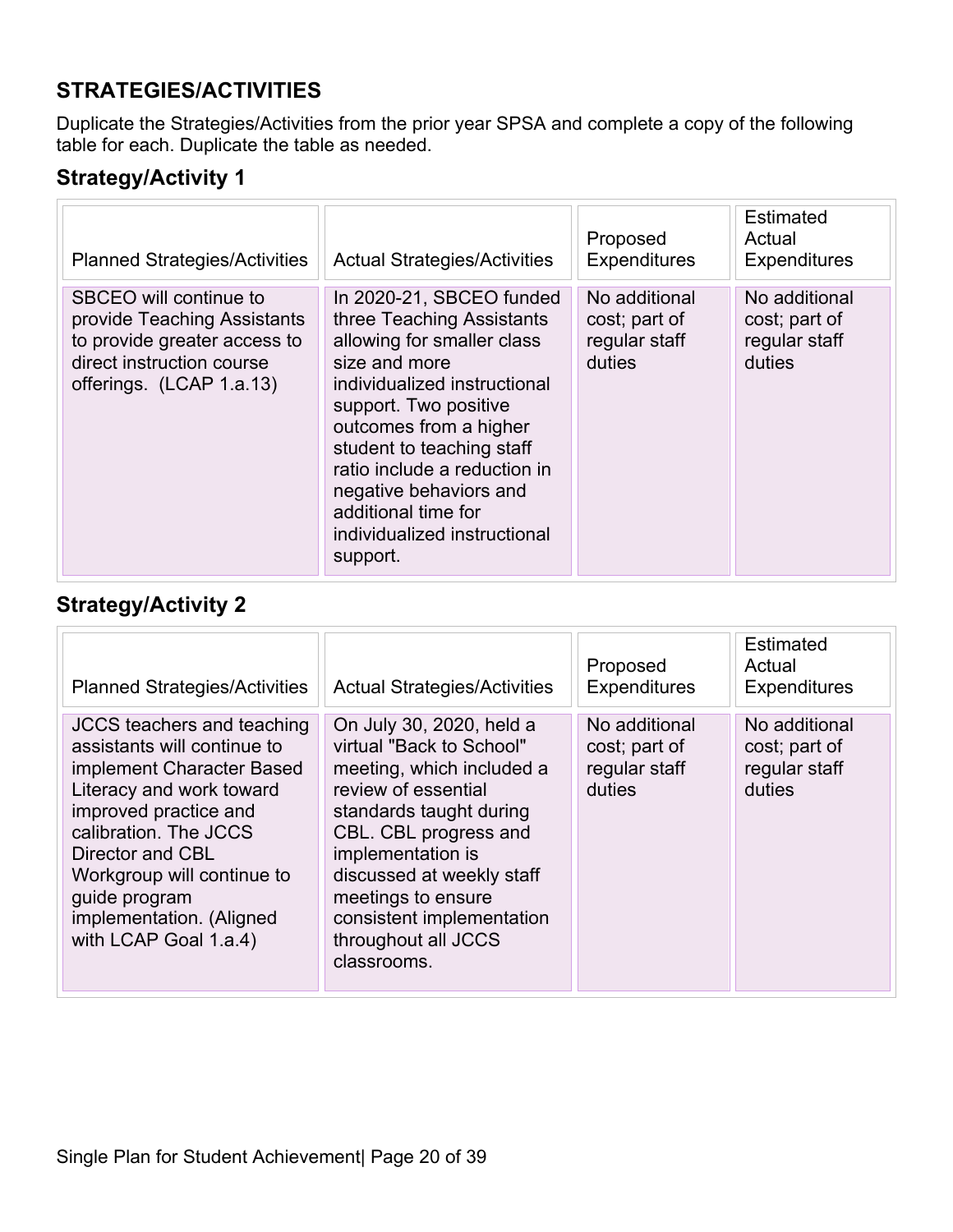| <b>Planned Strategies/Activities</b>                                                                                                                                                                                   | <b>Actual Strategies/Activities</b>                                                                                                                                                                                                                                                  | Proposed<br><b>Expenditures</b>                           | Estimated<br>Actual<br><b>Expenditures</b>                |
|------------------------------------------------------------------------------------------------------------------------------------------------------------------------------------------------------------------------|--------------------------------------------------------------------------------------------------------------------------------------------------------------------------------------------------------------------------------------------------------------------------------------|-----------------------------------------------------------|-----------------------------------------------------------|
| <b>JCCS</b> teachers and teaching<br>assistants will administer the<br>DORA assessment upon<br>entry and review results to<br>make placement decisions<br>and inform instruction.<br>(Aligned with LCAP Goal<br>1.a.9) | All students were assessed<br>with DORA upon entry into<br>a JCCS school. These<br>scores were used to create<br>each students'<br>Individualized Learning<br>Plan (ILP) and determine<br>course placement. DORA<br>is given at the end of each<br>trimester to monitor<br>progress. | No additional<br>cost; part of<br>regular staff<br>duties | No additional<br>cost; part of<br>regular staff<br>duties |

### **Strategy/Activity 4**

| <b>Planned Strategies/Activities</b>                                                                                                                                                                | <b>Actual Strategies/Activities</b>                                                                                                                                                                                                                                                                                           | Proposed<br><b>Expenditures</b>                           | Estimated<br>Actual<br><b>Expenditures</b>                |
|-----------------------------------------------------------------------------------------------------------------------------------------------------------------------------------------------------|-------------------------------------------------------------------------------------------------------------------------------------------------------------------------------------------------------------------------------------------------------------------------------------------------------------------------------|-----------------------------------------------------------|-----------------------------------------------------------|
| <b>JCCS Teachers and</b><br>teaching assistants will<br>administer Smarter<br><b>Balanced Interim</b><br>Assessments and use<br>results to inform instruction.<br>(Aligned with LCAP Goal<br>1.a.10 | <b>JCCS</b> teachers and<br>teaching assistants<br>administer Smarter<br><b>Balanced Interim</b><br>Assessments to students<br>throughout the year and<br>utilize these results in their<br>classrooms. The CBL<br>Workgroup identifies IAB's<br>to be administered in the<br>spring, and results were<br>analyzed JCCS-wide. | No additional<br>cost; part of<br>regular staff<br>duties | No additional<br>cost; part of<br>regular staff<br>duties |

## **ANALYSIS**

Complete a copy of the following table for each of the school's goals from the prior year SPSA. Duplicate the table as needed.

Describe the overall implementation of the strategies/activities to achieve the articulated goal.

In 2020-21, we added CBL progress and implementation to our weekly staff meetings devoting time to discuss student progress and best practices. We continued to discuss effective use of academic supports and ELD strategies in place for English Learners.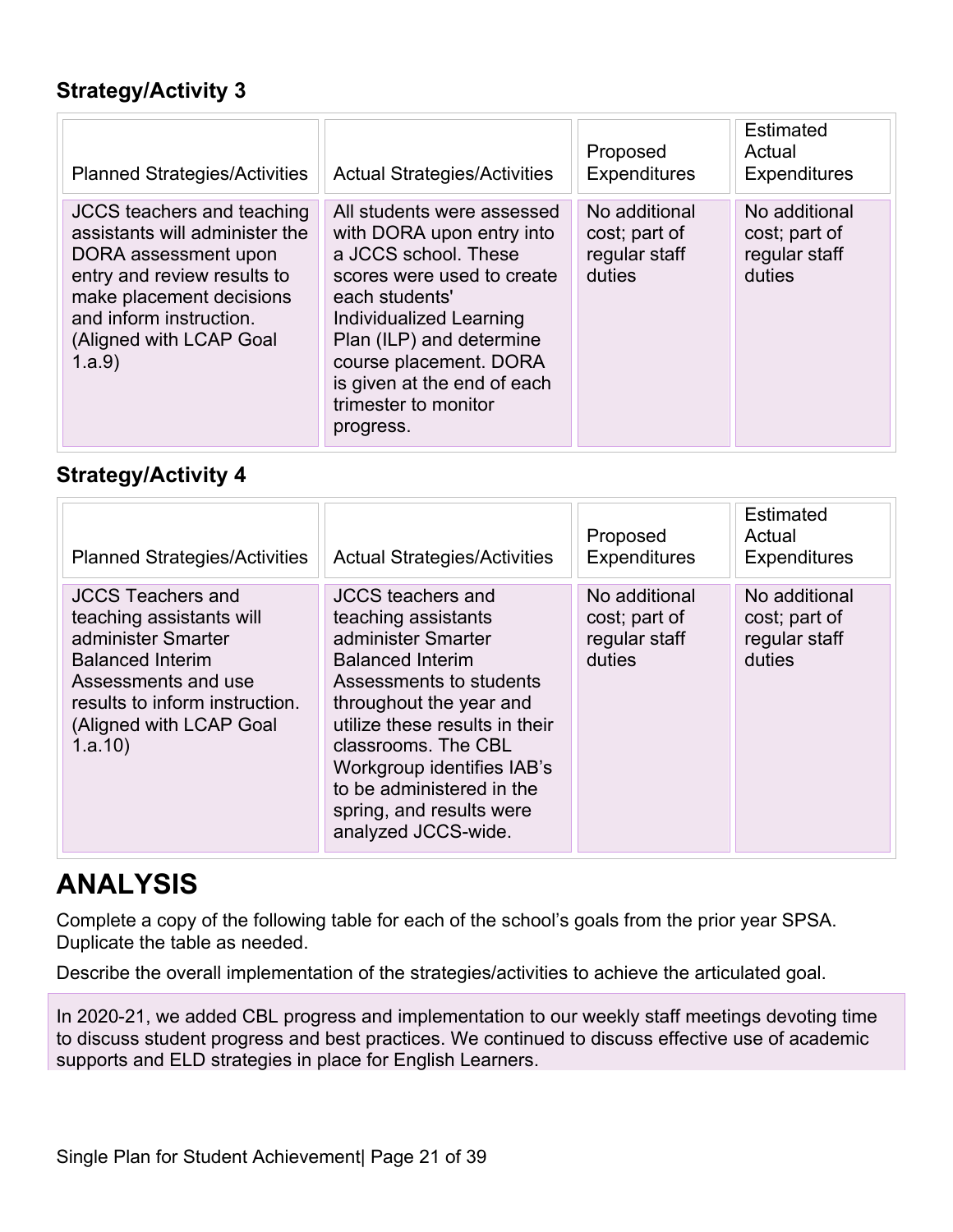As we mentioned in the analysis of goal 1, we upgraded our Newsela subscription so we could offer more in-depth non-fiction readings. These additional resources enabled us to further differentiate instruction for individual students to deepen their understanding of the assigned text.

Describe the overall effectiveness of the strategies/activities to achieve the articulated goal as measured by the school.

As delineated in the "Actual Actions/Services" sections above, we were successful in implementing the identified work needed to achieve Goal 1. We were able to meet one of our "Metrics/Indicators" but, not all three metrics. We attribute part of this to the fact that we are measuring completely different students from year to year, and due to our small and declining population, each students' information is weighted more heavily when calculating percentages. Our analysis clearly shows that our met outcomes were tied to student success and helped improve our effectiveness in meeting the needs of our JCCS population. In the 2021-22 school year we will continue to fine-tune the specific strategies into our CBL lesson plans that will increase student achievement in ELA. We will place additional focus on outcomes that were not met.

Explain any material differences between the Proposed Expenditures and Estimated Actual Expenditures.

There were no material differences.

Describe any changes that will be made to this goal, the annual outcomes, metrics, or strategies/activities to achieve this goal as a result of this analysis. Identify where those changes can be found in the SPSA.

No changes have been made to Goal 2.

## **Goal 3**

Students enrolled 85 days or more will show progress towards proficiency in Mathematics as measured by state and local assessments.

#### **ANNUAL MEASUREABLE OUTCOMES**

| Metric/Indicator                                                         | <b>Expected Outcomes</b> | <b>Actual Outcomes</b>   |
|--------------------------------------------------------------------------|--------------------------|--------------------------|
| <b>CAASPP</b> results                                                    | 1%                       | $0\%$                    |
| <b>Adaptive Diagnostic</b><br><b>Assessment of Mathematics</b><br>(ADAM) | 0.63 Grade Level Growth  | .27 grade level increase |
| <b>Training Sign-In Sheets</b>                                           | 100%                     | 100%                     |

### **STRATEGIES/ACTIVITIES**

Single Plan for Student Achievement| Page 22 of 39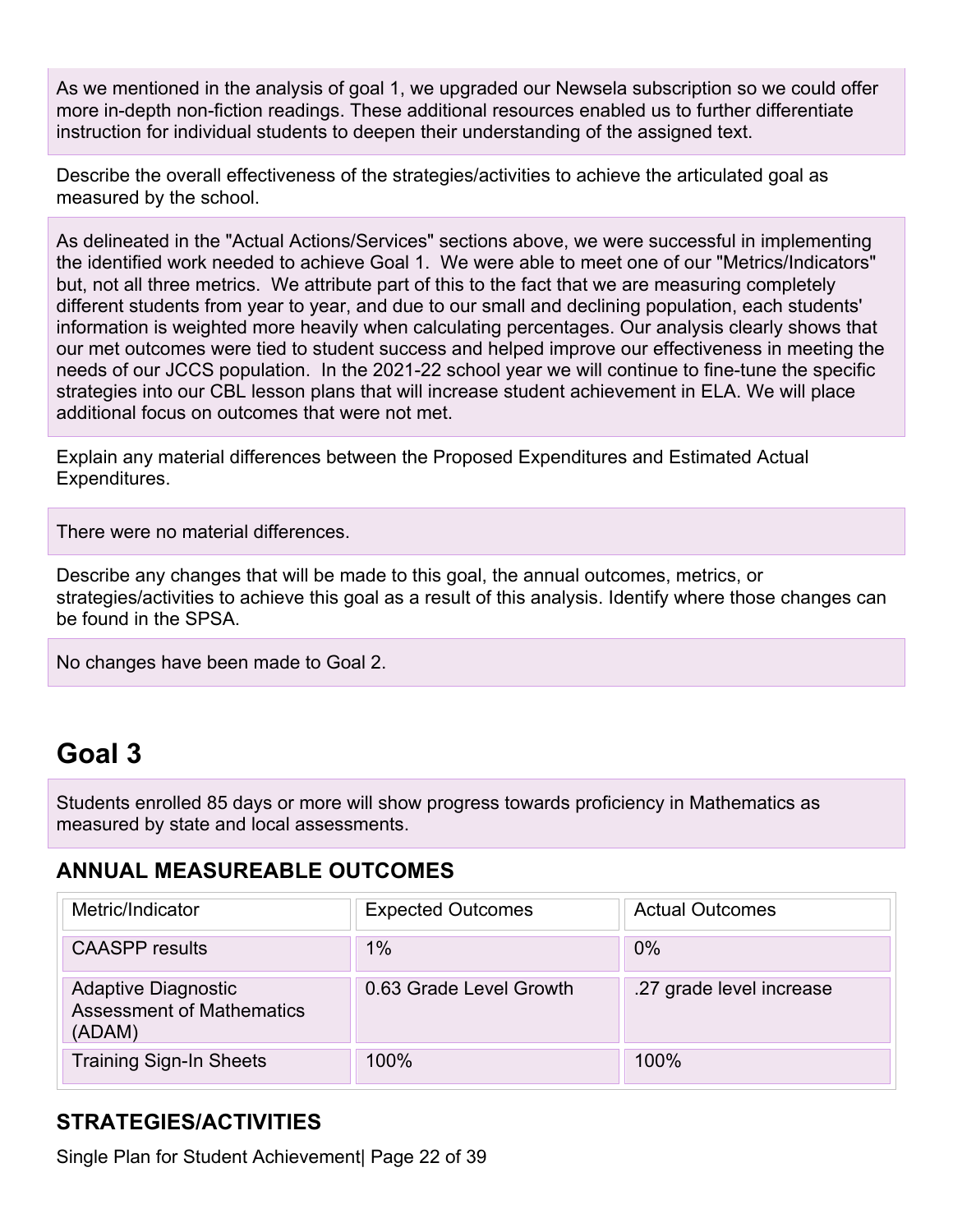Duplicate the Strategies/Activities from the prior year SPSA and complete a copy of the following table for each. Duplicate the table as needed.

### **Strategy/Activity 1**

| <b>Planned Strategies/Activities</b>                                                                                                                                                | <b>Actual Strategies/Activities</b>                                                                                                                                                                                                                                                                                                                                            | Proposed<br><b>Expenditures</b>                           | <b>Estimated</b><br>Actual<br><b>Expenditures</b>         |
|-------------------------------------------------------------------------------------------------------------------------------------------------------------------------------------|--------------------------------------------------------------------------------------------------------------------------------------------------------------------------------------------------------------------------------------------------------------------------------------------------------------------------------------------------------------------------------|-----------------------------------------------------------|-----------------------------------------------------------|
| <b>JCCS</b> teachers and teaching<br>assistants will engage in<br>math strategies professional<br>development in order to<br>support students ability to<br>access math curriculum. | The Math Workgroup was<br>unable to meet in person<br>during the 2020-21 school<br>year due to pandemic<br>restriction. Instead,<br>professional development<br>focused on Google<br>Classroom implementation.<br>All staff attended an<br>introductory training on<br>7/31/2020 during "Back to<br>School" with two-hour<br>follow-up sessions on<br>8/19/2020 and 8/21/2020. | No additional<br>cost; part of<br>regular staff<br>duties | No additional<br>cost; part of<br>regular staff<br>duties |

### **Strategy/Activity 2**

| <b>Planned Strategies/Activities</b>                                                                                                                                                                | <b>Actual Strategies/Activities</b>                                                                                                                                                                             | Proposed<br><b>Expenditures</b>                           | Estimated<br>Actual<br><b>Expenditures</b>                |
|-----------------------------------------------------------------------------------------------------------------------------------------------------------------------------------------------------|-----------------------------------------------------------------------------------------------------------------------------------------------------------------------------------------------------------------|-----------------------------------------------------------|-----------------------------------------------------------|
| <b>JCCS Teachers and</b><br>teaching assistants will<br>administer Smarter<br><b>Balanced Interim</b><br>Assessments and use<br>results to inform instruction.<br>Aligned with LCAP Goal<br>1.a.10) | <b>JCCS</b> teachers and<br>teaching assistants<br>administered Smarter<br><b>Balanced Interim</b><br>Assessments to their<br>students throughout the<br>year and utilize these<br>results in their classrooms. | No additional<br>cost; part of<br>regular staff<br>duties | No additional<br>cost; part of<br>regular staff<br>duties |

## **Strategy/Activity 3**

| <b>Planned Strategies/Activities</b>                                                                                                                    | <b>Actual Strategies/Activities</b>                                                                                                  | Proposed<br>Expenditures                                  | Estimated<br>Actual<br>Expenditures                       |
|---------------------------------------------------------------------------------------------------------------------------------------------------------|--------------------------------------------------------------------------------------------------------------------------------------|-----------------------------------------------------------|-----------------------------------------------------------|
| <b>JCCS</b> teachers and teaching<br>assistants will continue to<br>administer the ADAM upon<br>entry and review results to<br>make placement decisions | Upon entry into a JCCS<br>school all students are<br>given ADAM. These scores<br>are used to create each<br>students' Individualized | No additional<br>cost; part of<br>regular staff<br>duties | No additional<br>cost; part of<br>regular staff<br>duties |

Single Plan for Student Achievement| Page 23 of 39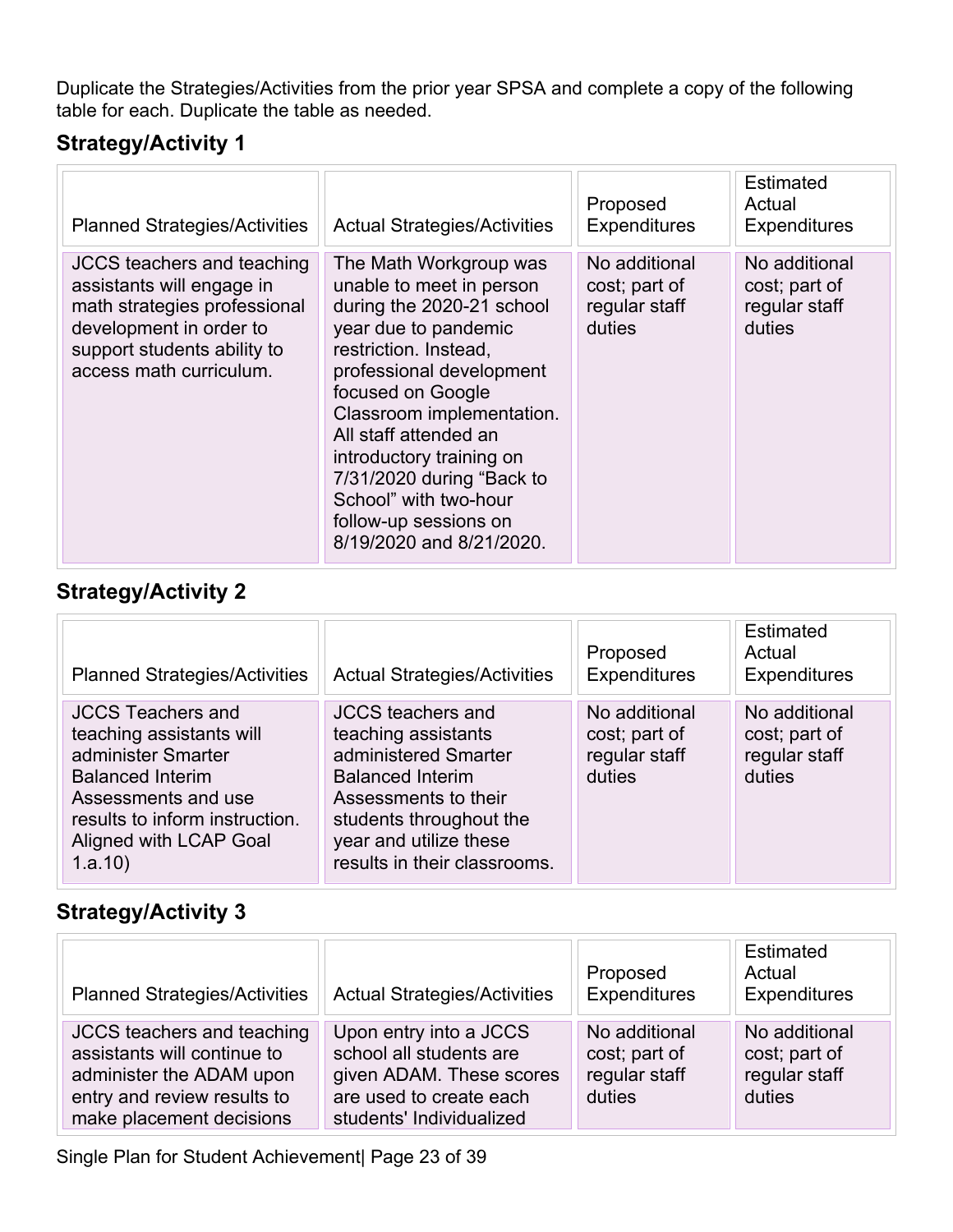| <b>Planned Strategies/Activities</b>                         | <b>Actual Strategies/Activities</b>                                                                                                                                                    | Proposed<br><b>Expenditures</b> | <b>Estimated</b><br>Actual<br><b>Expenditures</b> |
|--------------------------------------------------------------|----------------------------------------------------------------------------------------------------------------------------------------------------------------------------------------|---------------------------------|---------------------------------------------------|
| and inform instruction.<br>(Aligned with LCAP Goal<br>1.a.9) | Learning Plan (ILP) and<br>determine course<br>placement. ADAM is given<br>every at the end of every<br>trimester to monitor<br>progress and make needed<br>corrections, as necessary. |                                 |                                                   |

## **ANALYSIS**

Complete a copy of the following table for each of the school's goals from the prior year SPSA. Duplicate the table as needed.

Describe the overall implementation of the strategies/activities to achieve the articulated goal.

JCCS was unable to convene regular Math Workgroup meetings due to pandemic restrictions, instead our focus was shifted to planning and implementing a quality Distance Learning program to our students. Time was devoted during each staff meeting to fine-tune Distance Learning and then in October and December we started to plan our return to in-person instruction.

Describe the overall effectiveness of the strategies/activities to achieve the articulated goal as measured by the school.

Our CAASPP goal was not achieved, we attribute this to several factors including; the majority of students enrolled in JCCS, 83%, have not yet completed Algebra in their home districts, making it extremely difficult for them to perform well on a test that assesses Algebra, Geometry and Algebra 2; JCCS teaches a mobile student population, therefore rarely assessing the same students year to year making it difficult to compare annual scores. JCCS acknowledges that even with these difficulties we need to do a better job preparing our students. In 2021-22 we will continue professional development using SBCEO mathematics training and coaching to expand teaching strategies in mathematics. JCCS will continue to use "Let's Go Learn" as a math intervention to "fill in" educational gaps in mathematics. Lastly, interim assessments will be administered on a monthly basis. We are confident this added emphasis on foundational skills and increased familiarity with CAASPP assessments will ultimately increase student achievement in math.

Explain any material differences between the Proposed Expenditures and Estimated Actual Expenditures.

There were no material differences in this section.

Describe any changes that will be made to this goal, the annual outcomes, metrics, or strategies/activities to achieve this goal as a result of this analysis. Identify where those changes can be found in the SPSA.

No changes have been made to Goal 3.

Single Plan for Student Achievement| Page 24 of 39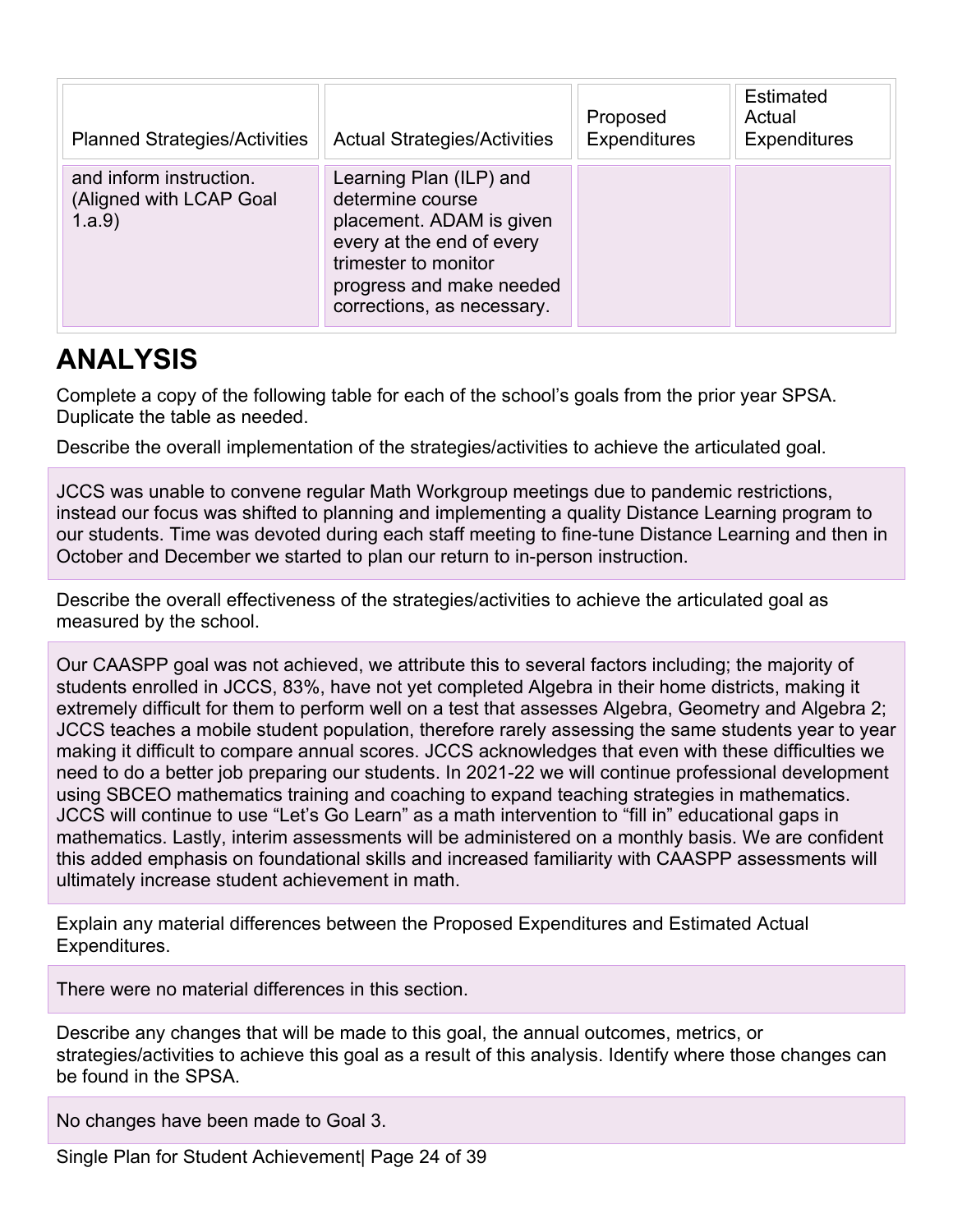## **Goal 4**

Academic achievement and the social/emotional well-being of students will be improved through a strategic focus on enhancing school culture, climate, and safety.

## **ANNUAL MEASUREABLE OUTCOMES**

| Metric/Indicator             | <b>Expected Outcome</b> | <b>Actual Outcomes</b> |
|------------------------------|-------------------------|------------------------|
| <b>Chronic Absenteeism</b>   | 16.2%                   | $0\%$                  |
| Attendance rate              | 76.1%                   | 68.8%                  |
| Suspension rate              | 5.03%                   | 2.7%                   |
| <b>Individual Counseling</b> | 95%                     | 68%                    |
| <b>Group Counseling</b>      | 90%                     | 75%                    |

### **STRATEGIES/ACTIVITIES**

Duplicate the Strategies/Activities from the prior year SPSA and complete a copy of the following table for each. Duplicate the table as needed.

### **Strategy/Activity 1**

| <b>Planned Strategies/Activities</b>                                                                                                                                                                                                                                                                                            | <b>Actual Strategies/Activities</b>                                                                                                                                                                                                                                                                                                                                                               | Proposed<br><b>Expenditures</b> | <b>Estimated</b><br>Actual<br><b>Expenditures</b> |
|---------------------------------------------------------------------------------------------------------------------------------------------------------------------------------------------------------------------------------------------------------------------------------------------------------------------------------|---------------------------------------------------------------------------------------------------------------------------------------------------------------------------------------------------------------------------------------------------------------------------------------------------------------------------------------------------------------------------------------------------|---------------------------------|---------------------------------------------------|
| SBCEO will provide a full<br>time Youth Support<br>Specialist (YSS) who will<br>provide individual sessions<br>on an as-needed/basis. The<br>YSS will also teach group<br>sessions in a variety of<br>topics up to and including:<br>peer mediation, conflict<br>resolution, making healthy<br>choices, gang awareness,<br>etc. | The YSS Counselor<br>teaches group twice a<br>week to each of the three<br>classes at FitzGerald<br><b>Community School using</b><br>the "Reconnecting Youth"<br>for a total of six sessions<br>per week. In addition, the<br><b>YSS meets with students</b><br>individually on an as-<br>needed basis for a variety<br>of issues from crisis<br>mediation to therapeutic<br>counseling sessions. | \$55,000                        | \$55,000                                          |

### **Strategy/Activity 2**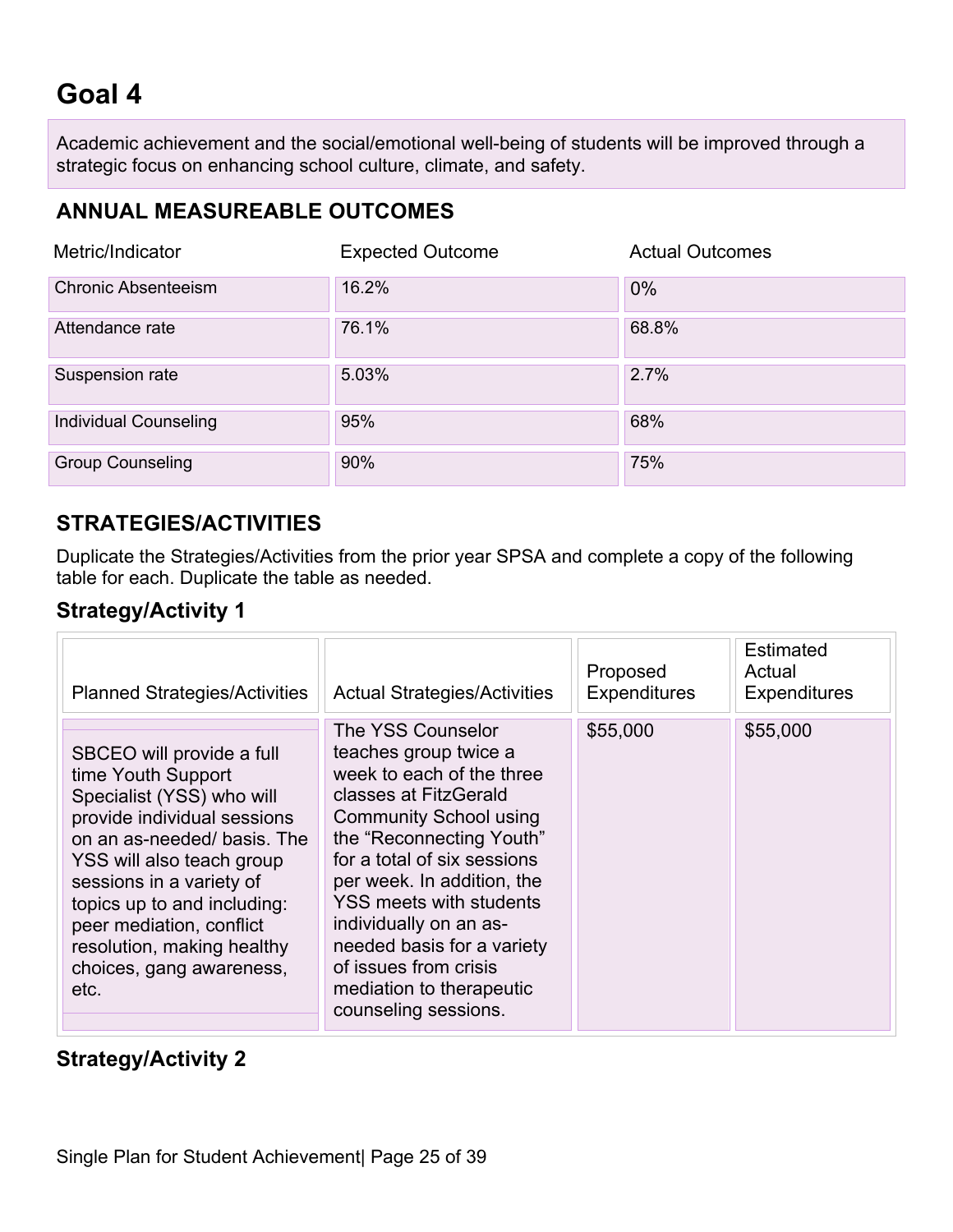| <b>Planned Strategies/Activities</b>                                                                                                       | <b>Actual Strategies/Activities</b>                                                                                                                                                                                                                                                                                                                                                                                                                                                                                   | Proposed<br><b>Expenditures</b>                           | <b>Estimated</b><br>Actual<br><b>Expenditures</b>         |
|--------------------------------------------------------------------------------------------------------------------------------------------|-----------------------------------------------------------------------------------------------------------------------------------------------------------------------------------------------------------------------------------------------------------------------------------------------------------------------------------------------------------------------------------------------------------------------------------------------------------------------------------------------------------------------|-----------------------------------------------------------|-----------------------------------------------------------|
| <b>JCCS</b> teachers and teaching<br>assistants will continue to<br>provide academic and<br>behavioral supports based<br>on academic need. | <b>JCCS teaching assistants</b><br>make a concerted effort to<br>get to know their students<br>well and are able to use<br>this knowledge to<br>individualize the assistance<br>provided to students and<br>support them as they<br>transition through JCCS<br>programs and back to their<br>schools of residence, Our<br>teaching assistants are<br>invaluable members of the<br>instructional staff, providing<br>individualized support for<br>students in both academics<br>and behavior/emotional<br>situations. | No additional<br>cost; part of<br>regular staff<br>duties | No additional<br>cost; part of<br>regular staff<br>duties |

| <b>Planned Strategies/Activities</b>                                                                                                                                                                                                                                                          | <b>Actual Strategies/Activities</b>                                                                                                                                                                                                                                                                                                                                                                                                                                              | Proposed<br><b>Expenditures</b>                           | <b>Estimated</b><br>Actual<br><b>Expenditures</b>         |
|-----------------------------------------------------------------------------------------------------------------------------------------------------------------------------------------------------------------------------------------------------------------------------------------------|----------------------------------------------------------------------------------------------------------------------------------------------------------------------------------------------------------------------------------------------------------------------------------------------------------------------------------------------------------------------------------------------------------------------------------------------------------------------------------|-----------------------------------------------------------|-----------------------------------------------------------|
| <b>JCCS</b> administrators and<br>staff will work with Fighting<br>Back Santa Maria to identify<br>site specific strategies to<br>proactively resolve conflict<br>and teach students skills to<br>self-regulate behaviors<br>when out of the "OK Zone"<br>in order to deescalate<br>conflict. | Training with Fighting Back<br>Santa Maria in 2018 and<br>2019 proved to be an<br>invaluable resources since<br>everyone experienced<br>some form of trauma from<br>COVID-19. Teaching staff<br>were able to teach their<br>students grounding<br>techniques and routinely<br>reminded students to use<br>these techniques when<br>students returned to school<br>for in-person instruction.<br>When students were<br>unable to self-regulate they<br>were given the opportunity | No additional<br>cost; part of<br>regular staff<br>duties | No additional<br>cost; part of<br>regular staff<br>duties |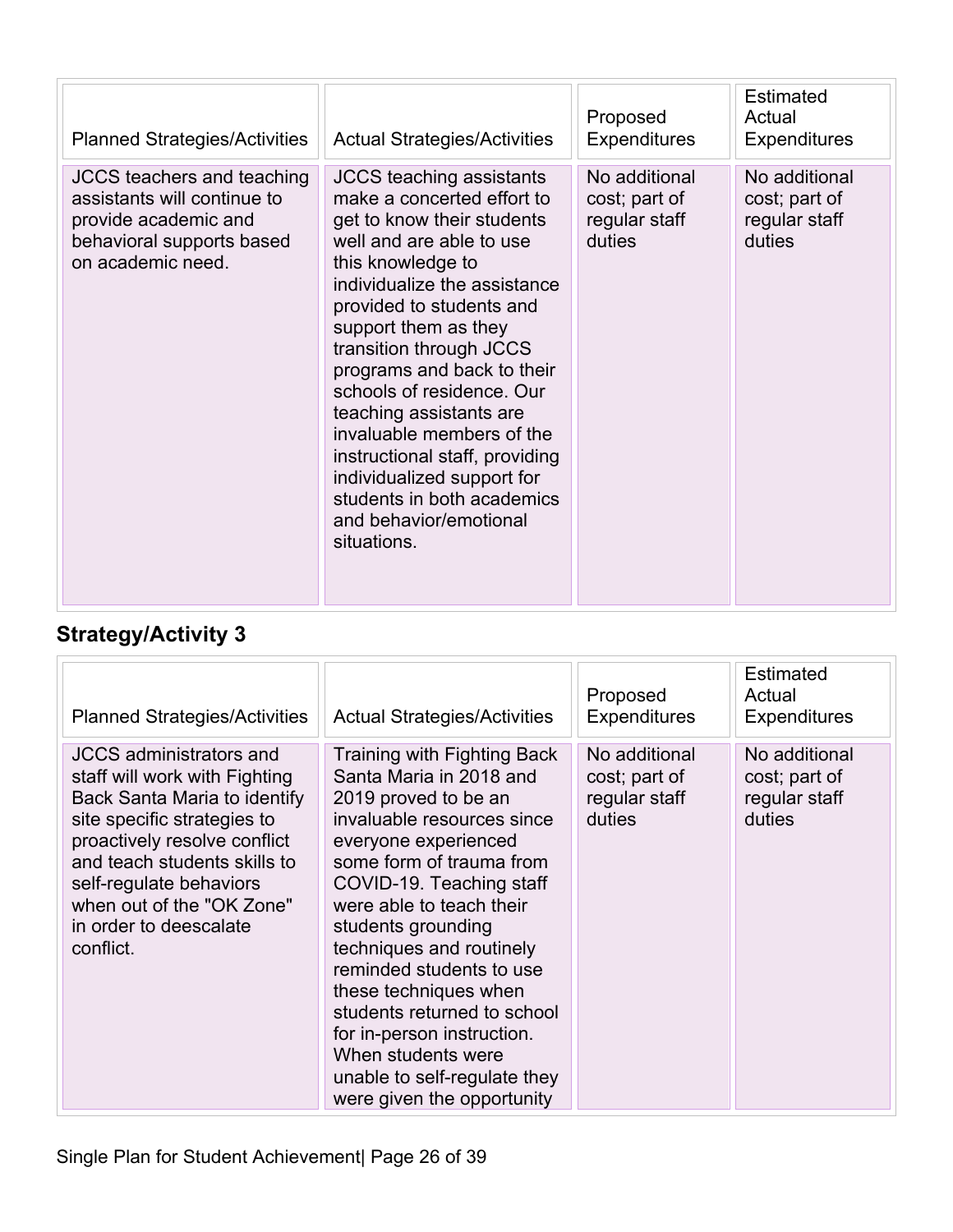| <b>Planned Strategies/Activities</b> | <b>Actual Strategies/Activities</b>          | Proposed<br>Expenditures | Estimated<br>Actual<br>Expenditures |
|--------------------------------------|----------------------------------------------|--------------------------|-------------------------------------|
|                                      | to meet with the SBT for<br>additional help. |                          |                                     |

## **ANALYSIS**

Complete a copy of the following table for each of the school's goals from the prior year SPSA. Duplicate the table as needed.

Describe the overall implementation of the strategies/activities to achieve the articulated goal.

This goal ended up being much more important then in previous years due to the community-wide trauma caused by stay-at-home orders, food insecurities, and a rise in domestic violence. The FitzGerald school population already had over a 90% low-income rate prior to the shutdown and when students returned for the 2020-21 school year this increased to 100%.

We passionately believe that strong personal relationships are foundational to helping students reach positive academic, social and emotional outcomes, however, we understand that many students need additional supports. We have spent considerable time working to enhance our tiered system of support. We have worked diligently to improve our skills around restorative practices and trauma informed care, and for students needing intensive levels of intervention we have worked to enhance our collaborative treatment team processes and individual counseling supports. By providing multitiered, evidence based, data-driven systems of academic and behavioral supports, we believe student outcomes will improve and suspension rates and levels of chronic absenteeism will be reduced.

Describe the overall effectiveness of the strategies/activities to achieve the articulated goal as measured by the school.

As delineated in the "Actual Actions/Services" sections above, we were successful in implementing the identified work needed to achieve Goal 4. The majority of our "Metrics/Indicators" were met, however, we were short of reaching our attendance and counseling rate.

After so many months of being able to simply log-in to a computer for school many of our students found it difficult to come to school routinely, while we fell short of our goal we are still proud of the work we did to slowly increase attendance throughout the school year. Not all students were willing to open up to the counselor through tele-health. This can be attributed to a variety of factors such as not having a private space at home to meet with the SBT while on Zoom as well as the inability to form a strong bond with someone who you are only seeing through a computer screen. Again, we saw these numbers improve once we were back in person.

We believe that our met outcomes were tied to student success and helped improve our effectiveness in meeting the needs of our JCCS population, and we will place additional focus on outcomes that were not met.

Explain any material differences between the Proposed Expenditures and Estimated Actual Expenditures.

Single Plan for Student Achievement| Page 27 of 39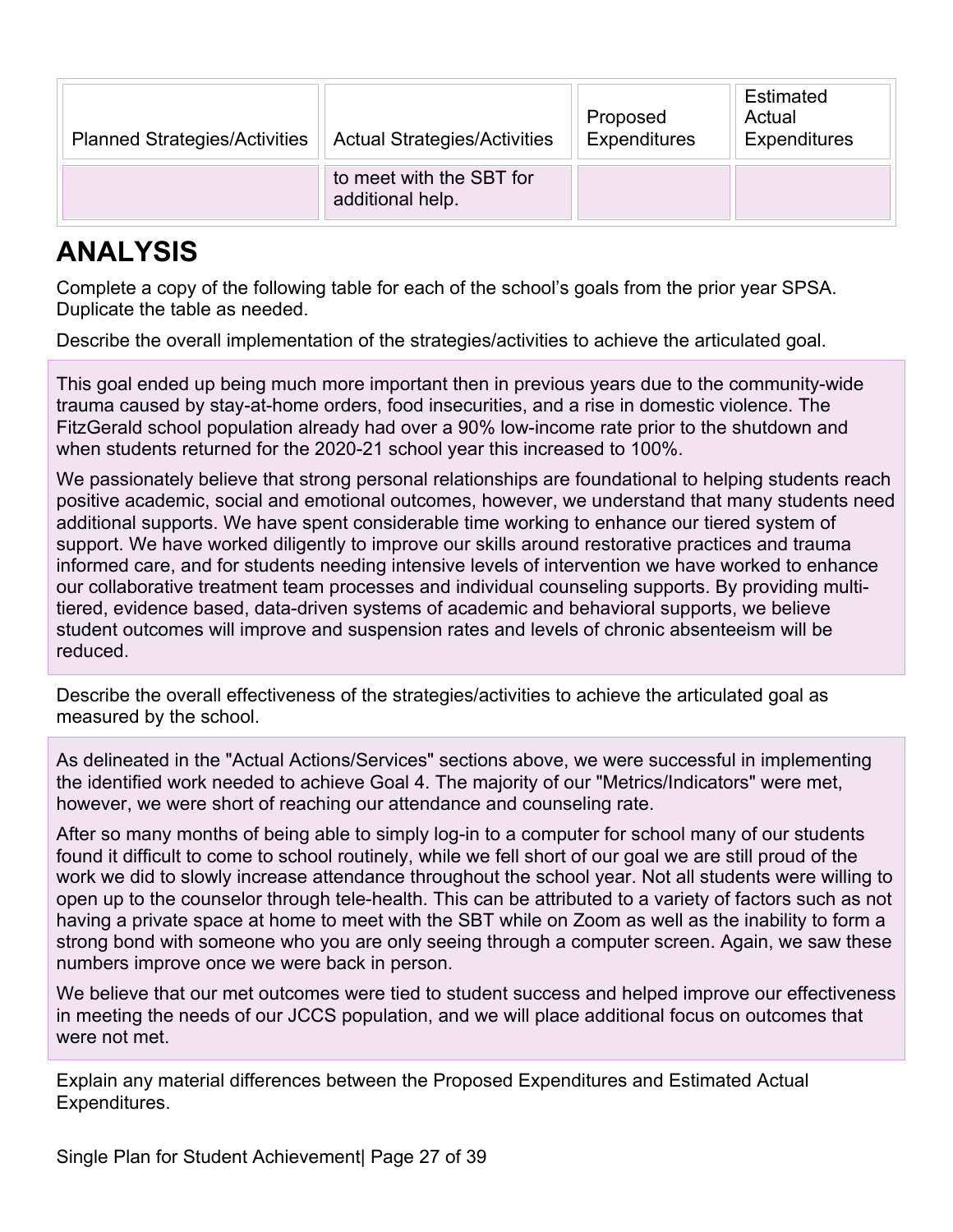There were no material differences.

Describe any changes that will be made to this goal, the annual outcomes, metrics, or strategies/activities to achieve this goal as a result of this analysis. Identify where those changes can be found in the SPSA.

No changes were made to Goal 4.

## **Goal 5**

SBCEO, in agreement with the local school districts in northern Santa Barbara County, is committed to transitioning students though the JCCS system and back into the most appropriate educational setting upon their release.

### **ANNUAL MEASUREABLE OUTCOMES**

| Metric/Indicator                             | <b>Expected Outcomes</b> | <b>Actual Outcomes</b> |
|----------------------------------------------|--------------------------|------------------------|
| Transition Log (parent; district<br>contact) | 100%                     | $100\%$                |

### **STRATEGIES/ACTIVITIES**

Duplicate the Strategies/Activities from the prior year SPSA and complete a copy of the following table for each. Duplicate the table as needed.

### **Strategy/Activity 1**

| <b>Planned Strategies/Activities</b>                                                                                                                          | <b>Actual Strategies/Activities</b>                                                                                                                                                                                                                   | Proposed<br><b>Expenditures</b>                           | Estimated<br>Actual<br><b>Expenditures</b>                |
|---------------------------------------------------------------------------------------------------------------------------------------------------------------|-------------------------------------------------------------------------------------------------------------------------------------------------------------------------------------------------------------------------------------------------------|-----------------------------------------------------------|-----------------------------------------------------------|
| Upon enrollment the Office<br>Assistant reviews data in<br><b>CALPADS</b> for previous<br>school attendance,<br>language status, and any<br>special services. | 100% of students who<br>entered court schools<br>during the 2020-21 school<br>year had their CALPADS<br>records reviewed and<br>updated, transcripts<br>requested from the<br>previous schools, and a<br>course of study developed<br>for graduation. | No additional<br>cost; part of<br>regular staff<br>duties | No additional<br>cost; part of<br>regular staff<br>duties |

### **Strategy/Activity 2**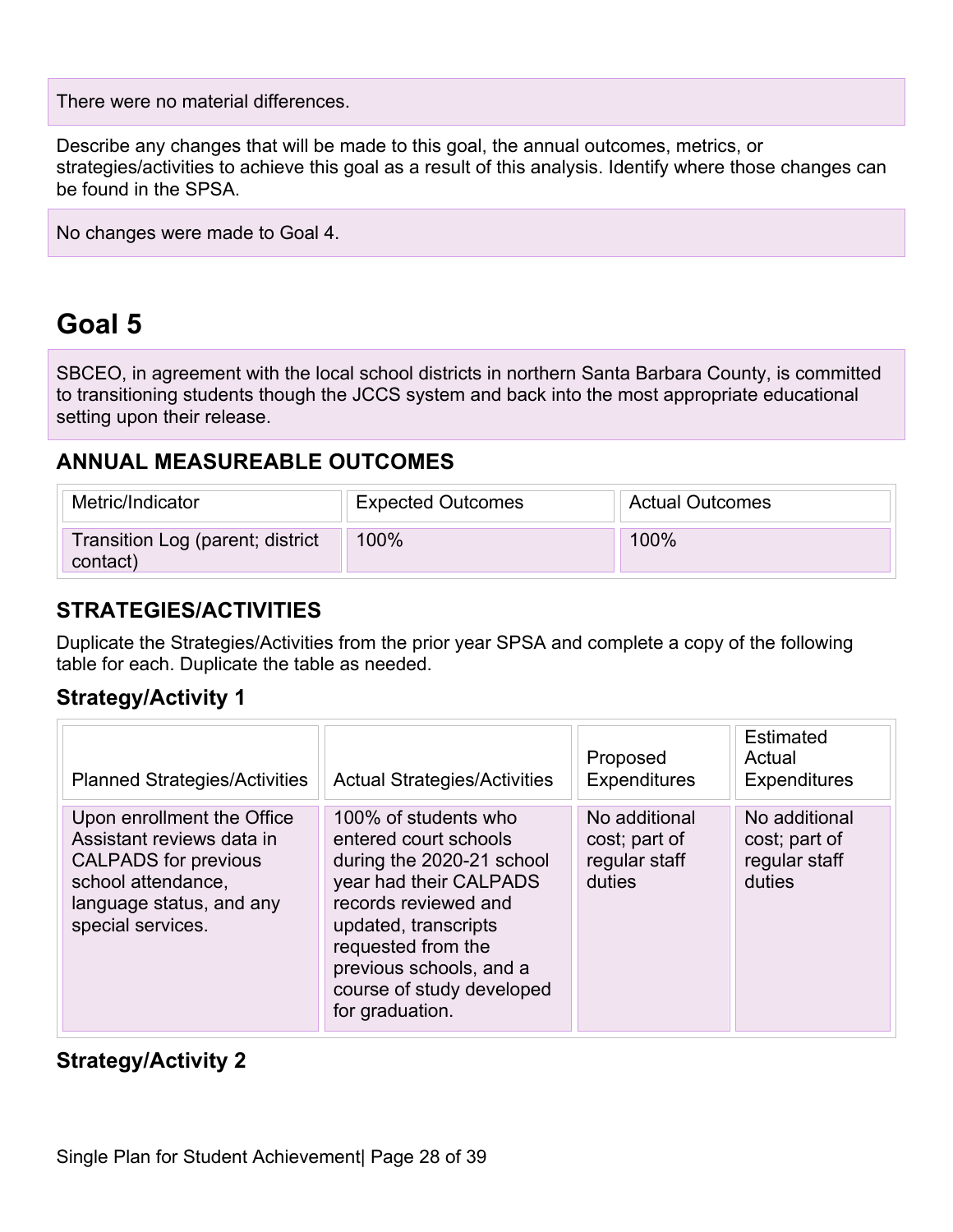| <b>Planned Strategies/Activities</b>                                                                                                                                                                                                                                                                                                                                                                                                                                                                                                                                                                                  | <b>Actual Strategies/Activities</b>                                                                                                                                                                                                                                                                                                             | Proposed<br><b>Expenditures</b>                           | <b>Estimated</b><br>Actual<br><b>Expenditures</b>         |
|-----------------------------------------------------------------------------------------------------------------------------------------------------------------------------------------------------------------------------------------------------------------------------------------------------------------------------------------------------------------------------------------------------------------------------------------------------------------------------------------------------------------------------------------------------------------------------------------------------------------------|-------------------------------------------------------------------------------------------------------------------------------------------------------------------------------------------------------------------------------------------------------------------------------------------------------------------------------------------------|-----------------------------------------------------------|-----------------------------------------------------------|
| While the student is enrolled<br>at the community school<br>staff meet with students to<br>discuss course placement,<br>possible graduation<br>exemption for students who<br>qualify, contact local school<br>district personnel to discuss<br>expected return date of their<br>student and school<br>placement options. At the<br>end of each grading period<br>teachers provide school<br>district personnel with an<br>updated progress to date.<br>Parents are consulted to<br>review child's academic<br>progress, graduation status,<br>and school placement<br>options available through<br>the home district. | <b>JCCS</b> staff do an excellent<br>job to ensure all students<br>enrolled have a seamless<br>transition. All students had<br>an ILP developed to make<br>sure they were on track to<br>graduate. 100% of 11 <sup>th</sup> and<br>12 <sup>th</sup> graders were reviewed<br>to see if they qualified for<br>the AB 2306 exemption.<br>college. | No additional<br>cost; part of<br>regular staff<br>duties | No additional<br>cost; part of<br>regular staff<br>duties |

| <b>Planned Strategies/Activities</b>                                                                                                                                                                                                             | <b>Actual Strategies/Activities</b>                                                                                                                                                                                    | Proposed<br><b>Expenditures</b>                           | Estimated<br>Actual<br><b>Expenditures</b>                |
|--------------------------------------------------------------------------------------------------------------------------------------------------------------------------------------------------------------------------------------------------|------------------------------------------------------------------------------------------------------------------------------------------------------------------------------------------------------------------------|-----------------------------------------------------------|-----------------------------------------------------------|
| When students are exited<br>from the community school<br>the Office Assistant updates<br>the transcripts with credits<br>earned n JCCS. Transcripts<br>and most recent<br>assessment data are then<br>forwarded to receiving<br>school district. | 100% of $8th$ grade and 73%<br>of high school students<br>were successfully<br>transitioned to their home<br>school in 2020-21. All<br>students' transcripts were<br>updated and forwarded to<br>the receiving school. | No additional<br>cost; part of<br>regular staff<br>duties | No additional<br>cost; part of<br>regular staff<br>duties |

## **ANALYSIS**

Complete a copy of the following table for each of the school's goals from the prior year SPSA. Duplicate the table as needed.

Single Plan for Student Achievement| Page 29 of 39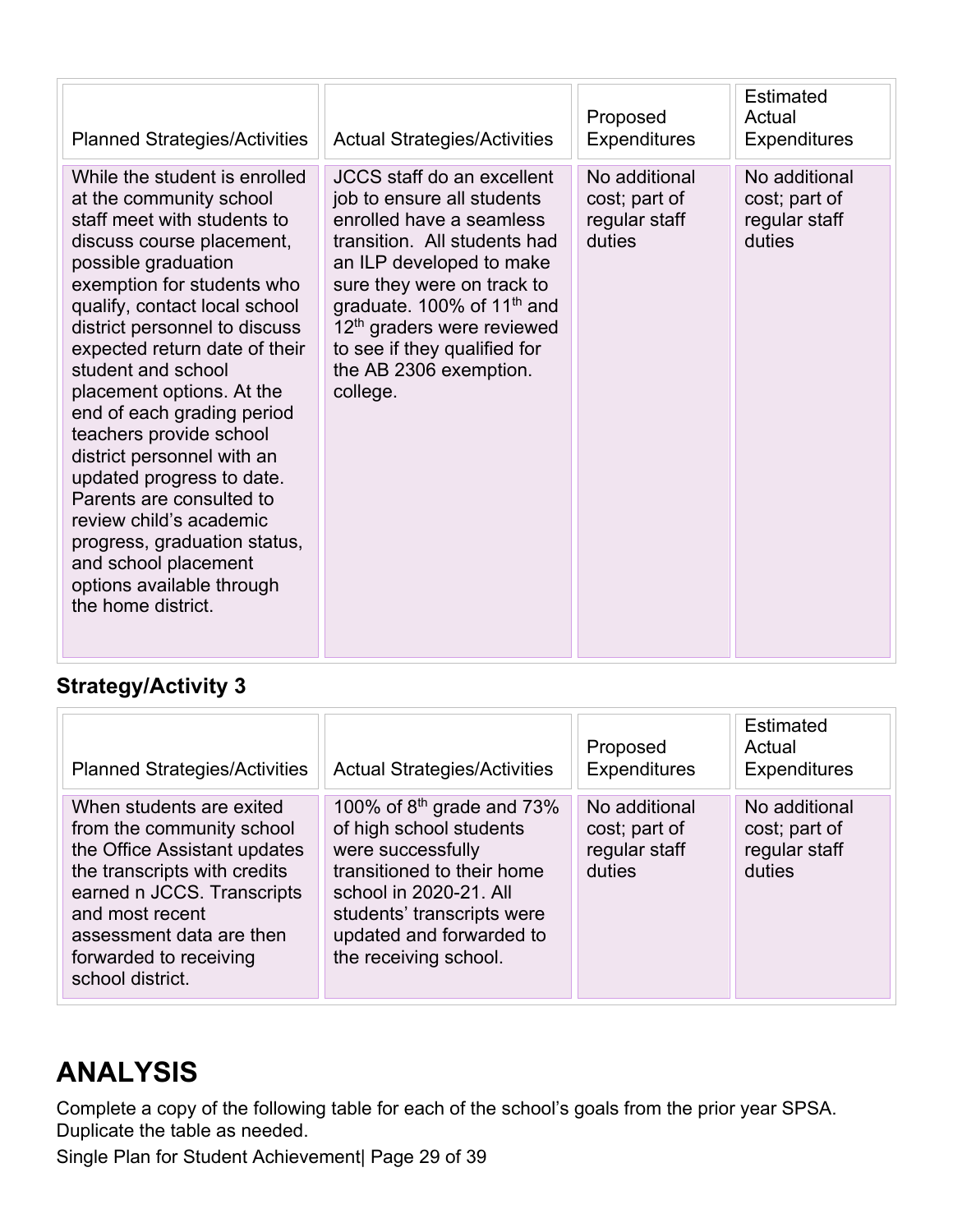Describe the overall implementation of the strategies/activities to achieve the articulated goal.

Student transition is a priority for JCCS and the process has been fine tuned over the years. JCCS staff are on a first name basis with personnel at the eight schools in northern Santa Barbara county that refer students to FitzGerald. The ability to make personal contact when information is needed has proven to be a successful strategy.

Describe the overall effectiveness of the strategies/activities to achieve the articulated goal as measured by the school.

JCCS considers transition as a process that begins on the first day of enrollment. By updating records immediately upon enrollment and having ongoing, continuous communication with referring districts we have been very successful transitioning students into JCCS and back into their home school. When a student has completed their required conditions and are ready to transition back to their district, a meeting is held with the parent, the teacher and district personnel to determine the most appropriate placement possible.

Explain any material differences between the Proposed Expenditures and Estimated Actual Expenditures.

There were no material differences in this section.

Describe any changes that will be made to this goal, the annual outcomes, metrics, or strategies/activities to achieve this goal as a result of this analysis. Identify where those changes can be found in the SPSA.

No changes are planned.

## **Budget Summary and Consolidation**

Complete the table below. Schools may include additional information or more detail. Adjust the table as needed. The Budget Summary is required for schools funded through the ConApp. The Consolidation of Funds is required for a school receiving funds allocated through the ConApp and consolidating those funds as part of a schoolwide program.

## **Budget Summary**

| <b>DESCRIPTION</b>                                                                | <b>AMOUNT</b> |
|-----------------------------------------------------------------------------------|---------------|
| Total Funds Provided to the School Through the<br><b>Consolidated Application</b> | \$229,209.00  |
| Total Funds Budgeted for Strategies to Meet the Goals<br>in the SPSA              | \$45,000      |

## **Consolidation of Funds**

Single Plan for Student Achievement| Page 30 of 39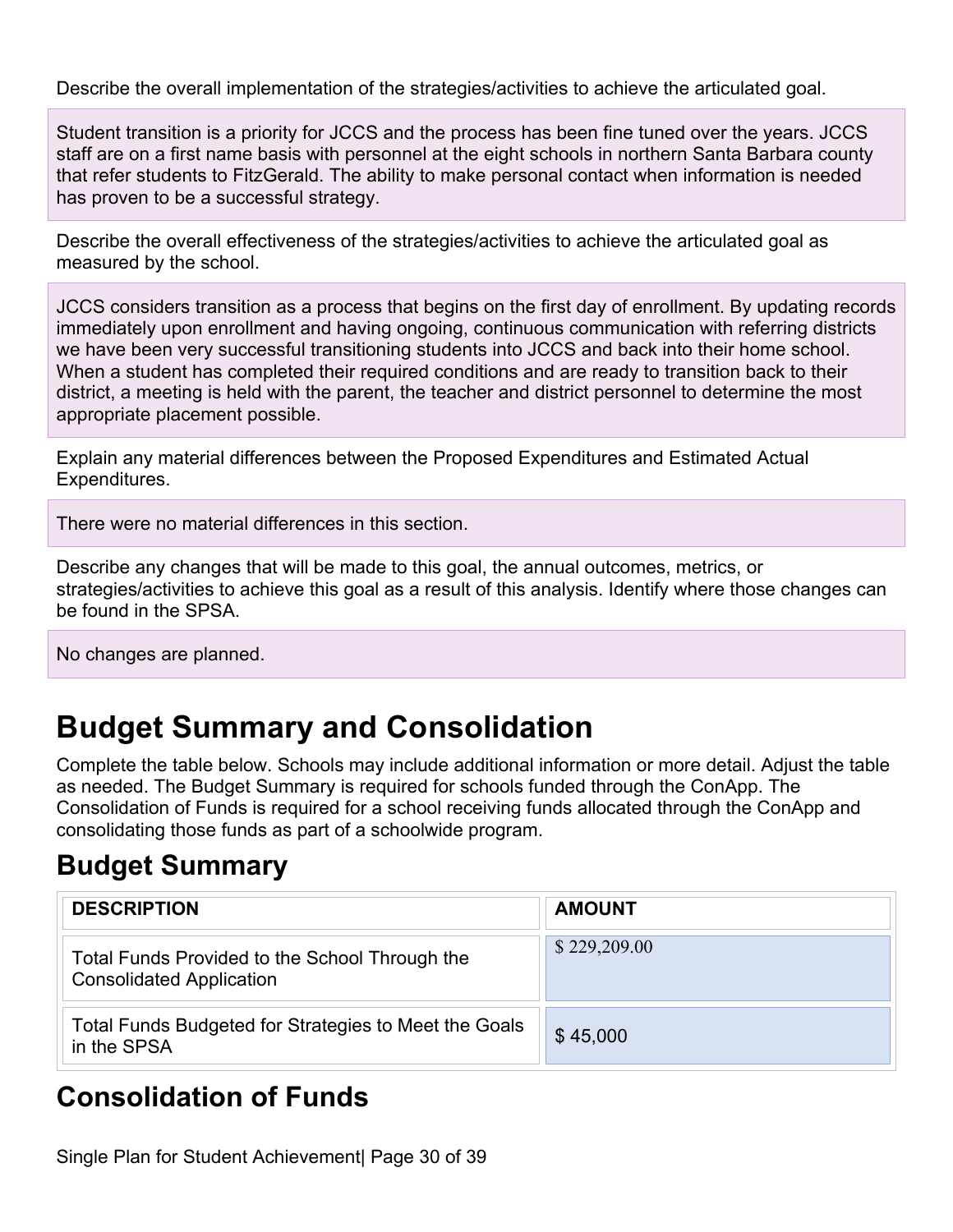List the Federal programs that the school is consolidating in the schoolwide program. Adjust the table as needed.

| <b>Federal Programs</b>                                                                                                                 | <b>Allocation (\$)</b> |
|-----------------------------------------------------------------------------------------------------------------------------------------|------------------------|
| Title I, Part D, Subpart 2, Prevention and Intervention<br>Programs for Children and Youth Who Are Neglected,<br>Delinguent, or At-Risk | \$45,000               |
| Title II, Part A Supporting Effective Instruction ESSA                                                                                  | \$3,809                |

Subtotal of consolidated federal funds for this school: \$ 48,809

List the State and local programs that the school is consolidating in the schoolwide program. Duplicate the table as needed.

| <b>State or Local Programs</b> | Allocation (\$) |
|--------------------------------|-----------------|
| Not Applicable                 | \$(             |

Subtotal of consolidated state or local funds for this school: \$0

Total of consolidated (federal, state, and/or local) funds for this school: \$ 48,809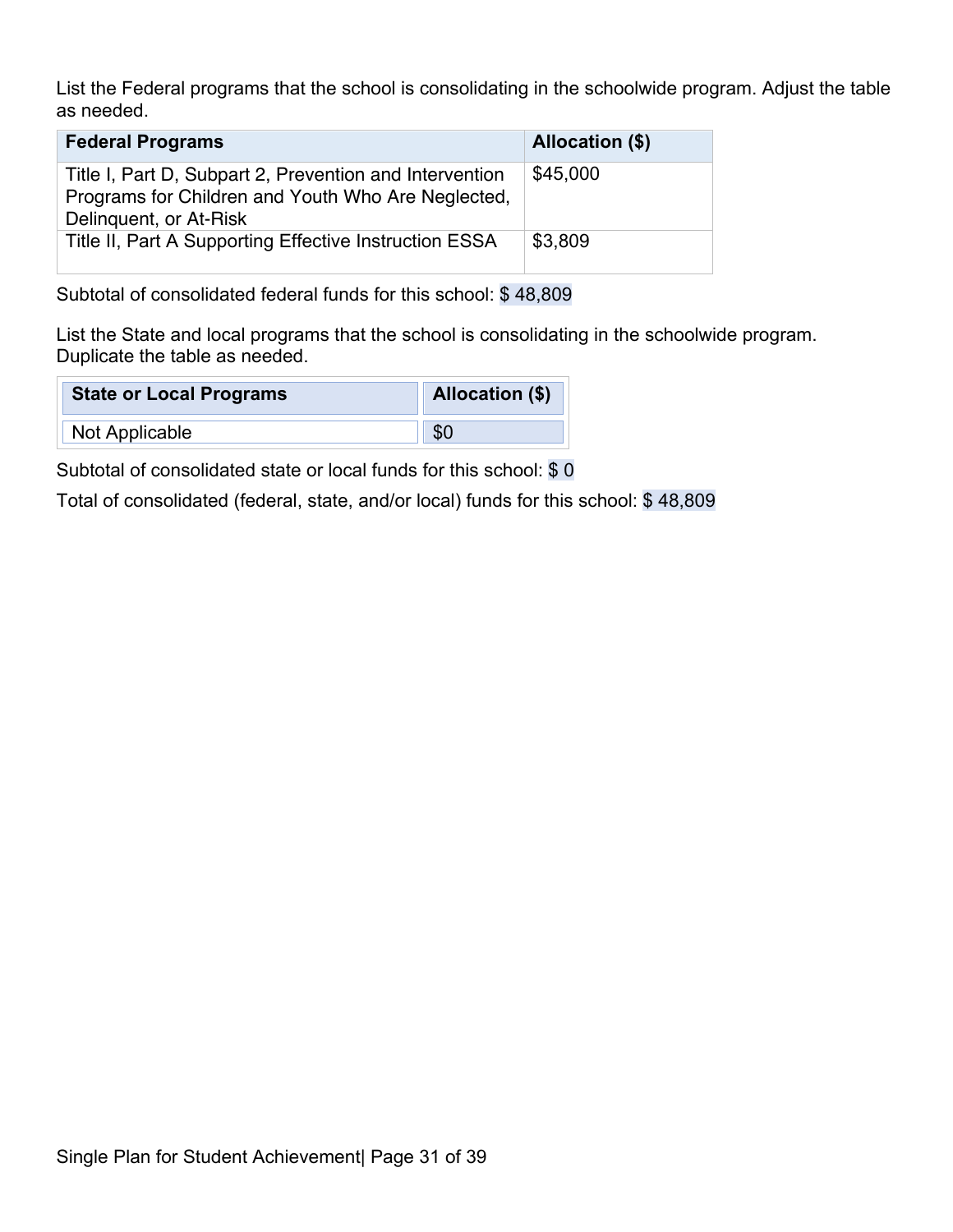# **Addendum**

The Single Plan for Student Achievement (SPSA) is meant to consolidate all school-level planning efforts into one plan for programs funded through the consolidated application (ConApp), pursuant to the California *Education Code* (*EC*) Section 64001 and the Elementary and Secondary Education Act as amended by the Every Student Succeeds Act (ESSA).

The purpose of the SPSA is to increase the overall effectiveness of the school program by crafting a strategic plan that maximizes the resources available to the school while minimizing duplication of effort with the ultimate goal of increasing student achievement.

The School Site Council (SSC) is required to develop and annually review the SPSA, establish an annual budget, and make modifications in the plan to reflect changing needs and priorities, as applicable, pursuant to *EC* 52853(b) and 52855.

California's ESSA State Plan significantly shifts the state's approach to the utilization of federal resources in support of underserved student groups. The SPSA provides schools with the opportunity to document their approach to maximizing the impact of federal investments in support of underserved students.

The implementation of ESSA in California presents an opportunity for schools to innovate with their federally-funded programs and align them with the priority goals of the school and the LEA that are being realized under the state's Local Control Funding Formula (LCFF).

LCFF provides schools and LEAs flexibility to design programs and provide services that meet the needs of students in order to achieve readiness for college, career, and lifelong learning. The SPSA planning process supports continuous cycles of action, reflection, and improvement.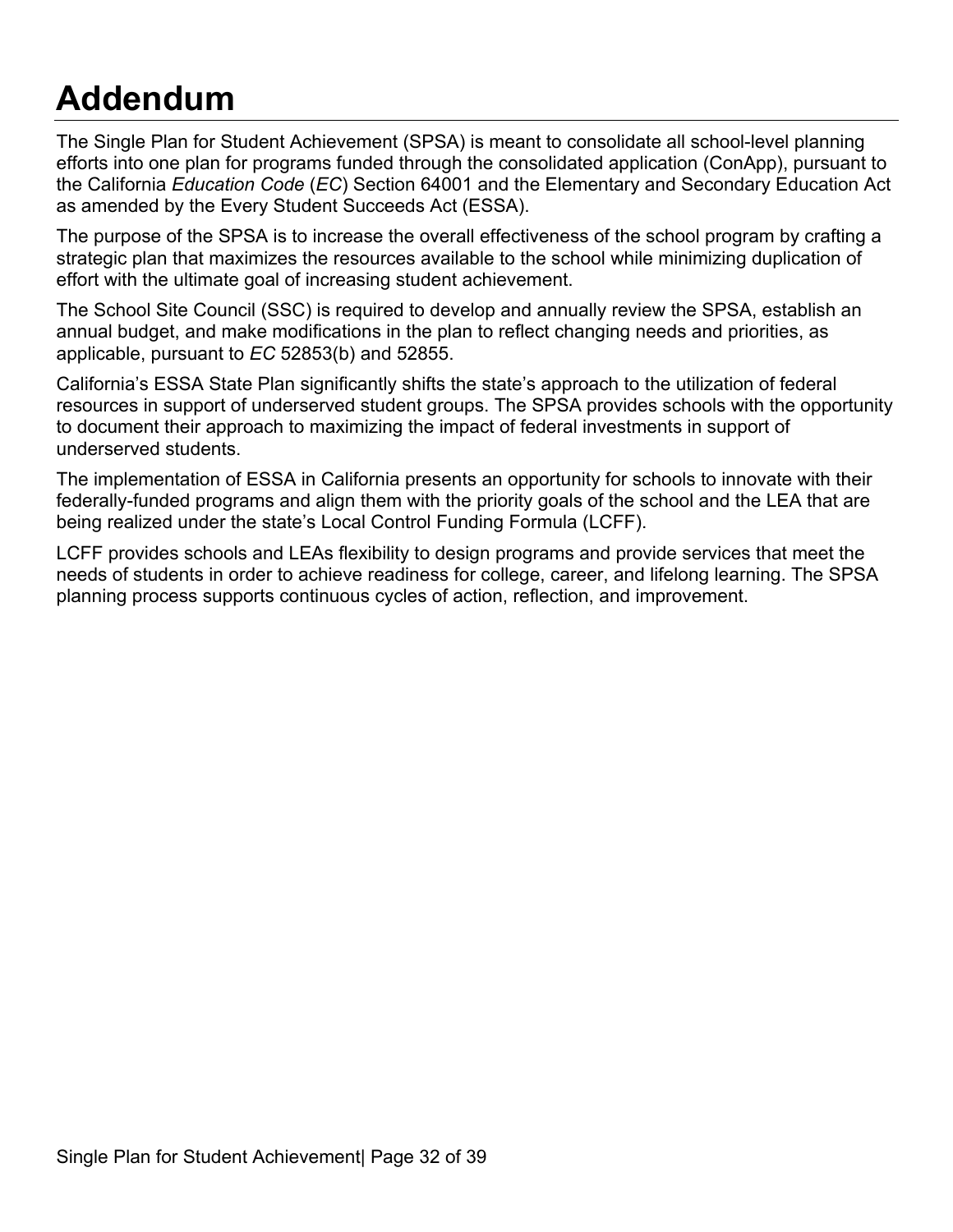For questions related to specific sections of the template, please see instructions below:

## **Instructions: Linked Table of Contents**

Stakeholder Involvement

Goals, Strategies, & Proposed Expenditures

Planned Strategies/Activities

Annual Review and Update

Budget Summary and Consolidation

Appendix A: Plan Requirements for Schools Funded Through the ConApp

Appendix B: Select State and Federal Programs

For additional questions or technical assistance related to completion of the SPSA template, please contact the Local Educational Agency, or the CDE's Title I Policy and Program Guidance Office at TITLEI@cde.ca.gov.

## **Stakeholder Involvement**

Meaningful involvement of parents, students, and other stakeholders is critical to the development of the SPSA and the budget process. As such, the SPSA should be shared with, and schools should request input from, school site-level advisory groups, as applicable (e.g., English Learner Advisory Councils, student advisory groups, etc.).

Describe the process used to involve advisory committees, parents, students, school faculty and staff, and the community in the development of the SPSA and the annual review and update.

## **Goals, Strategies, & Proposed Expenditures**

In this section a school provides a description of the annual goals to be achieved by the school. This section also includes descriptions of the specific planned strategies/activities a school will take to meet the identified goals, and a description of the expenditures required to implement the specific strategies and activities.

## **Goal**

State the goal. A goal is a broad statement that describes the desired result to which all strategies/activities are directed. A goal answers the question: What is the school seeking to achieve? A school may number the goals using the "Goal #" for ease of reference.

## **Basis for this Goal**

Describe the basis for establishing the goal. The goal should be based upon an analysis of verifiable state data, including state indicator data from the California School Dashboard (Dashboard) and data from the School Accountability Report Card, and may include any data voluntarily developed by districts to measure pupil achievement.

## **Expected Annual Measurable Outcomes**

Identify the metric(s) and/or state indicator(s) that the school will use as a means of evaluating progress toward accomplishing the goal. A school may identify metrics for specific student groups. Include in the baseline column the most recent data associated with the metric or indicator available

Single Plan for Student Achievement| Page 33 of 39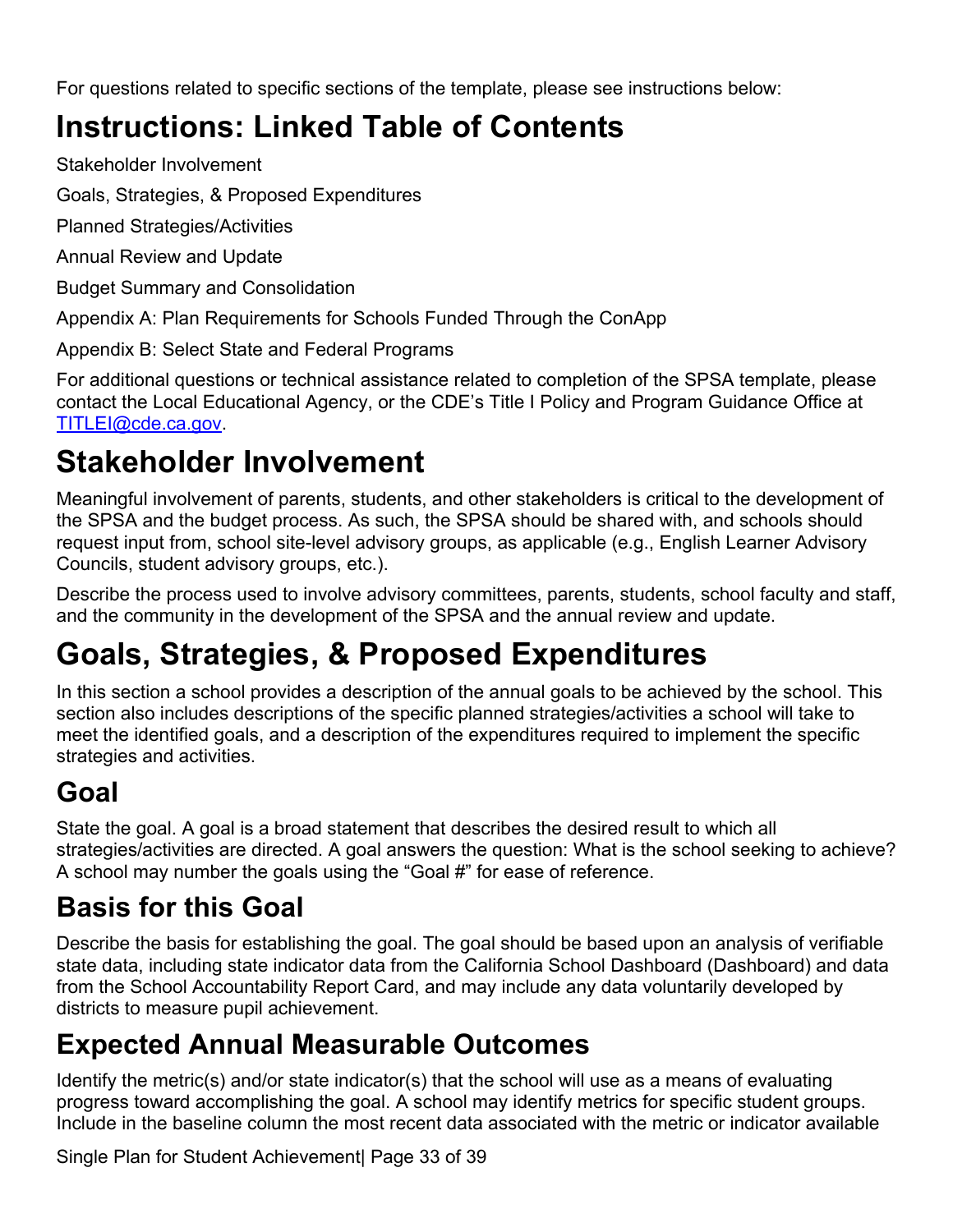at the time of adoption of the SPSA. The most recent data associated with a metric or indicator includes data reported in the annual update of the SPSA. In the subsequent Expected Outcome column, identify the progress the school intends to be make in the coming year.

## **Planned Strategies/Activities**

Describe the strategies and activities being provided to meet the described goal. Strategies and activities that are implemented to achieve the identified goal may be grouped together. A school may number the strategy/activity using the "Strategy/Activity #" for ease of reference.

A school receiving funds allocated through the ConApp is required to describe in their strategies and activities how they will address specific state and federal requirements. A list of these requirements may be found in Appendix A: Plan Requirements for Schools Funded Through the ConApp. At a minimum a school receiving funds allocated through the ConApp must address these requirements; however, a school may describe additional strategies/activities as well.

## **Students to be Served by this Strategy/Activity**

Indicate in this box which students will benefit from the strategies/activities by indicating "All Students" or listing one or more specific student group(s) to be served.

## **Proposed Expenditures for this Strategy/Activity**

For each strategy/activity, list and describe the proposed expenditures for the school year to implement these strategies/activities, including where those expenditures can be found in the school's budget. The school should reference all fund sources for each proposed expenditure and should provide budget references as an object code or an object code description.

Proposed expenditures that are included more than once in a SPSA should be indicated as a duplicated expenditure and include a reference to the goal and strategy/activity where the expenditure first appears in the SPSA.

## **Annual Review and Update**

The planned goals, expected outcomes, planned strategies/activities, and proposed expenditures must be copied verbatim from the previous year's approved SPSA. Minor typographical errors may be corrected.

## **Annual Measurable Outcomes**

For each goal in the prior year, provide the metric/indicators, the expected outcomes, and the actual outcomes; review the actual outcomes as compared to the expected outcomes identified in the prior year for the goal.

## **Strategies/Activities**

Identify the planned strategies/activities and the proposed expenditures to implement these strategies/activities toward achieving the described goal, then identify the actual strategies/activities implemented to meet the described goal and the estimated actual expenditures to implement the strategies/activities. As applicable, identify any changes to the student groups served.

## **Analysis**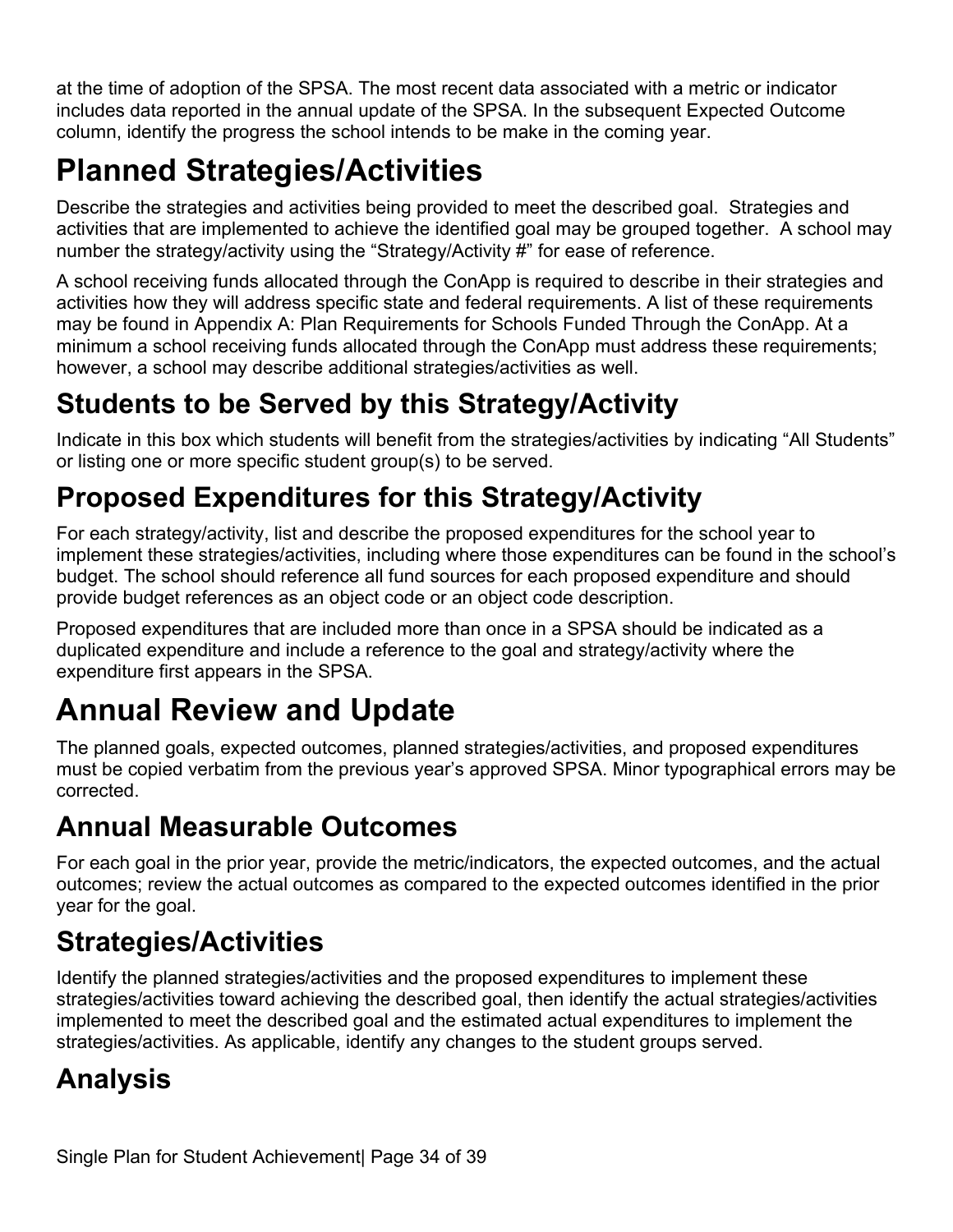Using actual outcome data, including state indicator data from the Dashboard, analyze whether the planned strategies/activities were effective in achieving the goal. Respond to the prompts as instructed.

- Describe the overall implementation of the strategies/activities to achieve the articulated goal. Include a discussion of relevant challenges and successes experienced with the implementation process.
- Describe the overall effectiveness of the strategies/activities to achieve the articulated goal as measured by the school.
- Explain any material differences between Proposed Expenditures and Estimated Actual Expenditures. Minor variances in expenditures or a dollar-for-dollar accounting is not required.
- Describe any changes that will be made to the goal, expected annual measureable outcomes, metrics/indicators, or strategies/activities to achieve this goal as a result of this analysis and analysis of the data provided in the Dashboard, as applicable. Identify where those changes can be found in the SPSA.

## **Budget Summary and Consolidation**

In this section a school provides a brief summary of the funding allocated to the school through the ConApp and/or other funding sources as well as the total amount of funds for proposed expenditures described in the SPSA. The Budget Summary is required for schools funded through the ConApp. The Consolidation of Funds is required for a school receiving funds allocated through the ConApp and consolidating those funds as part of a schoolwide program.

## **Budget Summary**

A school receiving funds allocated through the ConApp should complete the Budget Summary as follows:

- Total Funds Provided to the School Through the Consolidated Application: This amount is the total amount of funding provided to the school through the ConApp for the school year. The school year means the fiscal year for which a SPSA is adopted or updated.
- Total Funds Budgeted for Strategies to Meet the Goals in the SPSA: This amount is the total of the proposed expenditures from all sources of funds associated with the strategies/activities reflected in the SPSA. To the extent strategies/activities and/or proposed expenditures are listed in the SPSA under more than one goal, the expenditures should be counted only once.

A school may include additional information or more detail.

## **Consolidation of Funds**

A school receiving funds allocated through the ConApp and consolidating those funds as part of a schoolwide program is required to include a list of state and local programs and other federal programs that the school will consolidate in the schoolwide program. A list of commonly consolidated state and federal programs is provided in Appendix B: Select State and Federal Programs. List the federal funding source(s) and the amount(s) being consolidated in the schoolwide program, then list the state and/or local funding source(s) and the amount(s). Adjust the table as needed.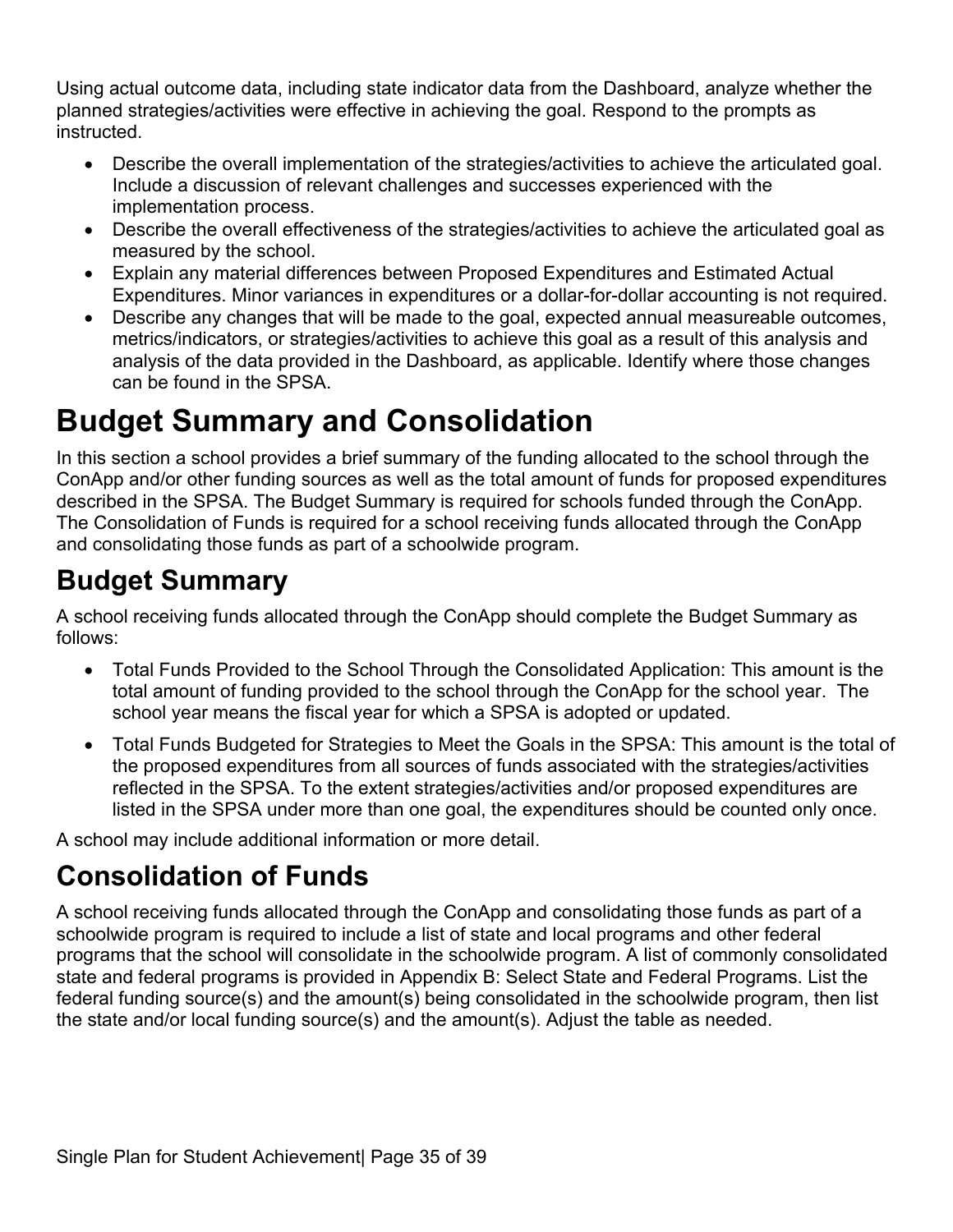Appendix A: Plan Requirements for Schools Funded Through the ConApp

## **Basic Plan Requirements**

A school receiving funds allocated through the ConApp is required to develop a SPSA. The content of a SPSA must be aligned with school goals for improving student achievement. School goals must be based upon an analysis of verifiable state data and may include any data voluntarily developed by districts to measure student achievement.

The SSC is required to develop the SPSA, which must address each of the following, as applicable:

- 1. A description of curricula, instructional strategies and materials responsive to the individual needs and learning styles of each student (described in the Strategies/Activities).
- 2. A description of instructional and auxiliary services to meet the special needs of non-Englishspeaking or limited-English-speaking students, including instruction in a language these students understand; educationally disadvantaged students; gifted and talented students; and students with exceptional needs (described in the Strategies/Activities).
- 3. A description of a staff development program for teachers, other school personnel, paraprofessionals, and volunteers, including those participating in special programs (described in the Strategies/Activities).
- 4. An identification of the schools' means of evaluating progress toward accomplishing its goals (described in the Expected Annual Measurable Outcomes) and an ongoing evaluation of the educational program of the school (described in the Annual Review and Update).
- 5. A description of how funds provided to the school through the ConApp will be used to improve the academic performance of all pupils to the level of state performance goals (described in the Proposed Expenditures for Strategies/Activities).
- 6. The proposed expenditures of funds available to the school through the programs described in *EC* Section 52851. For purposes of this subdivision, proposed expenditures of funds available to the school must include, but not be limited to, salaries and staff benefits for persons providing services for those programs (described in the Proposed Expenditures for Strategies/Activities).
- 7. The proposed expenditure of funds available to the school through the federal Improving America's Schools Act of 1994 and its amendments. If the school operates a state-approved schoolwide program in a manner consistent with the expenditure of funds available to the school pursuant to *EC* Section 52851, employees of the schoolwide program may be deemed funded by a single cost objective.
- 8. A description of how state and federal law governing programs identified in *EC* Section 64000 will be implemented, as applicable (described in the Strategies/Activities).
- 9. A description of any other activities and objectives as established by the SSC (described in the Strategies/Activities).

The SPSA, including proposed expenditures of funds allocated to the school through the ConApp, must be reviewed annually and updated by the SSC.

Authority cited: *EC* sections 64001(f)-(g) and 52853(a)(1)-(7).

## **Schoolwide Program Requirements**

Single Plan for Student Achievement| Page 36 of 39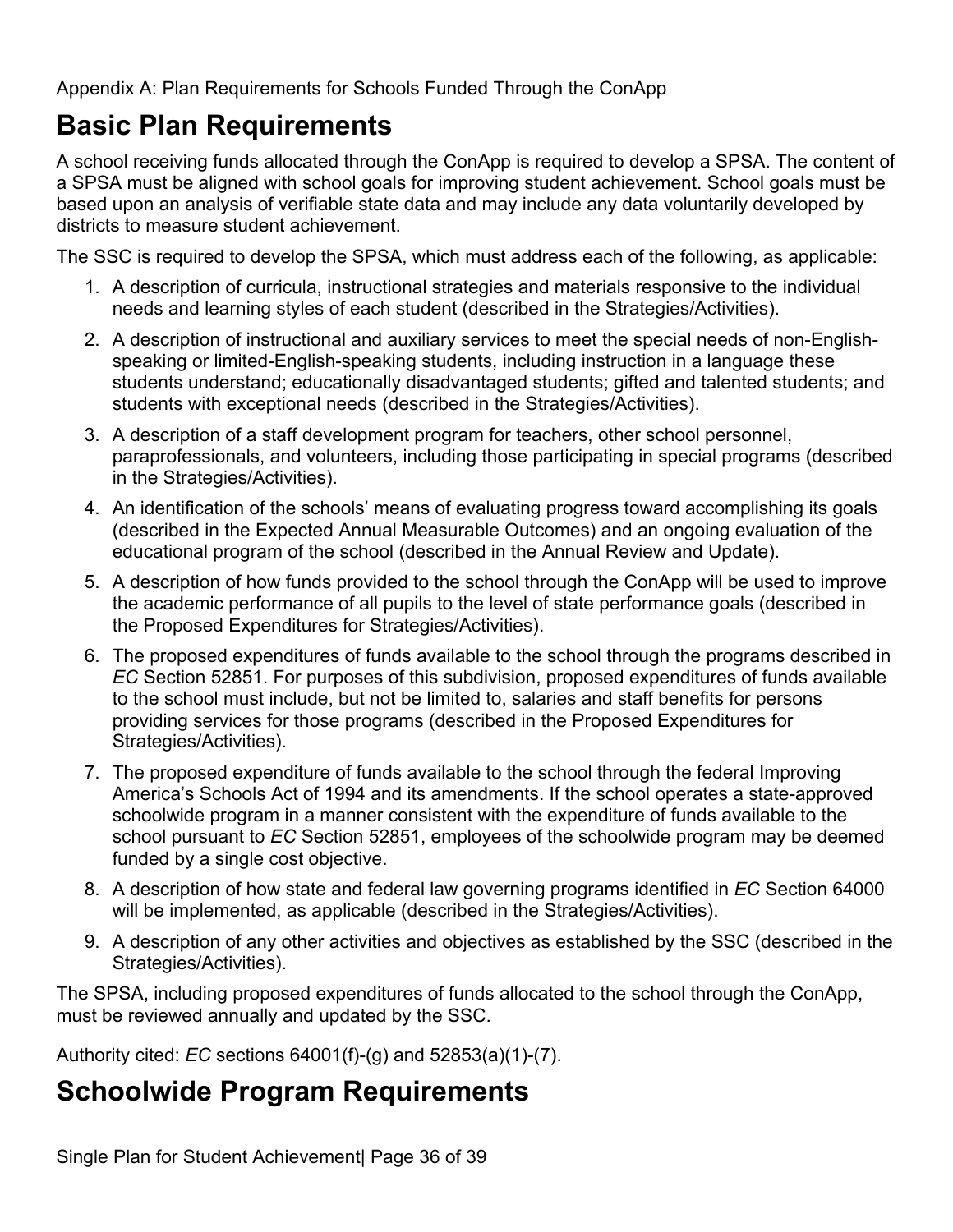A school receiving funds allocated through the ConApp and operating a schoolwide program (SWP) must describe how the school will carry out each of the following components:

- 1. A description of the strategies that the school will be implementing to address school needs, including a description of how such strategies will
	- a. provide opportunities for all students, including socioeconomically disadvantaged students, students from major racial and ethnic groups, students with disabilities, and English learners, to meet the challenging state academic standards.
	- b. use effective methods and instructional strategies based on scientifically based research that
		- i. strengthen the core academic program in the school;
		- ii. provide an enriched and accelerated curriculum;
		- iii. increase the amount and quality of learning time;
		- iv. include strategies for meeting the educational needs of historically underserved populations;
		- v. help provide an enriched and accelerated curriculum; and
		- vi. are consistent with, and are designed to implement, state and local improvement plans, if any.
	- c. address the needs of all students in the school, but particularly the needs of those at risk of not meeting the challenging state academic standards, through activities which may include the following:
		- i. strategies to improve students' skills outside the academic subject areas;
		- ii. preparation for and awareness of opportunities for postsecondary education and the workforce;
		- iii. implementation of a schoolwide tiered model to prevent and address problem behavior;
		- iv. professional development and other activities for teachers, paraprofessionals, and other school personnel to improve instruction and use of data; and
		- v. strategies for assisting preschool children in the transition from early childhood education programs to local elementary school programs.
- 2. A description of how the school will determine if school needs have been met (described in the Expected Annual Measurable Outcomes and the Annual Review and Update).
- 3. A description of how the school will ensure instruction by highly qualified teachers and provide ongoing professional development, including
	- a. strategies to attract highly qualified teachers;
	- b. providing high-quality and ongoing professional development that is aligned with the state's academic standards for teachers, principals, paraprofessionals and, if appropriate, pupil services personnel, parents, and other staff, to enable all students in the school to meet the state's academic standards;
	- c. the devotion of sufficient resources to effectively carry out professional development activities; and

Single Plan for Student Achievement| Page 37 of 39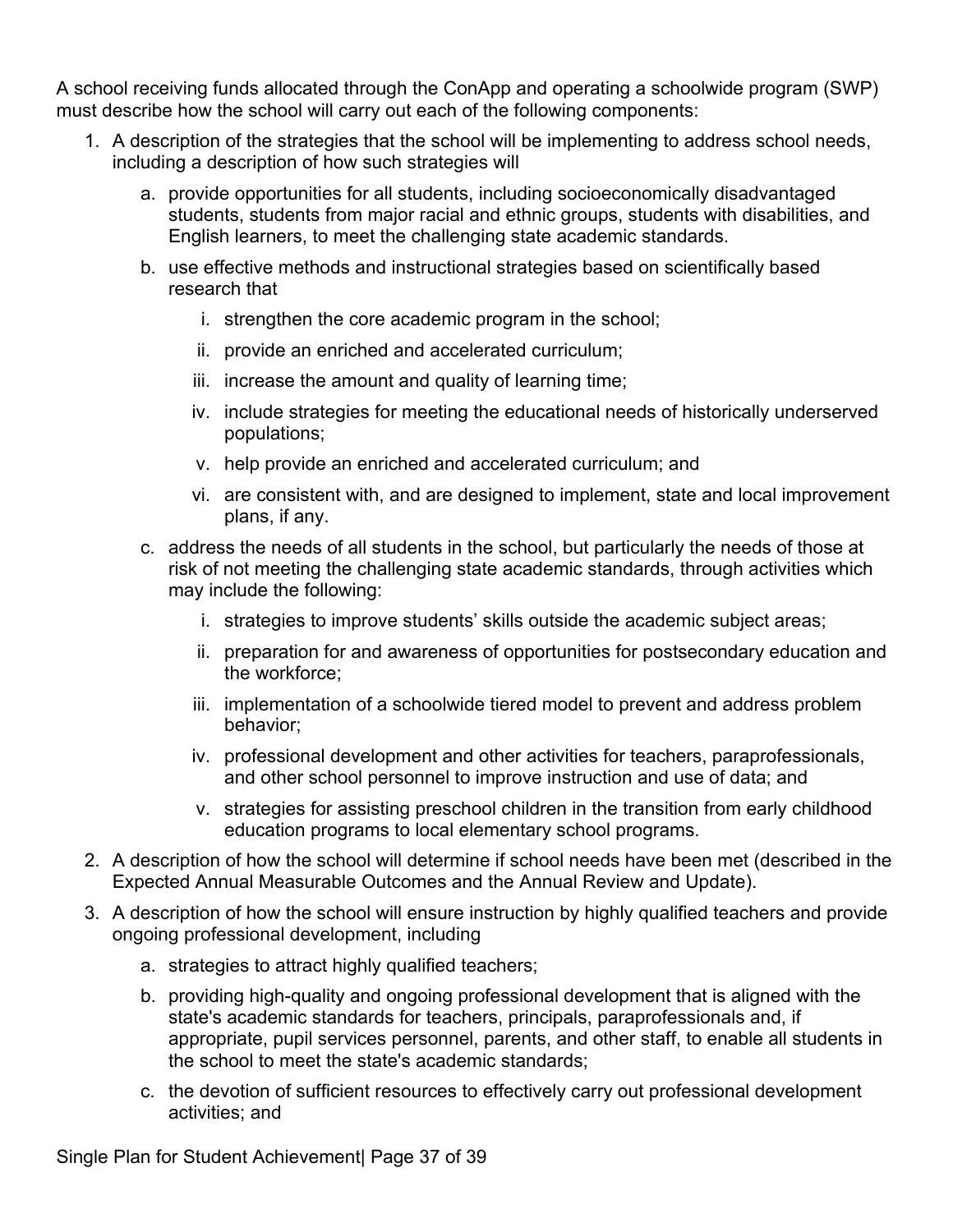- d. the inclusion of teachers in professional development activities regarding the use of academic assessments to enable them to provide information on, and to improve, the achievement of individual students and the overall instructional program.
- 4. A description of how the school will ensure parental involvement in the planning, review, and improvement of the schoolwide program plan (described in Stakeholder Involvement and/or Strategies/Activities).
- 5. A description of the activities the school will include to ensure that students who experience difficulty attaining proficient or advanced levels of academic achievement standards will be provided with effective, timely additional support, including measures to
	- a. Ensure that those students' difficulties are identified on a timely basis; and
	- b. Provide sufficient information on which to base effective assistance to those students.
- 6. For an elementary school, a description of how the school will assist preschool students in the successful transition from early childhood programs to the school.
- 7. A description of how the school will use resources to carry out these components (described in the Proposed Expenditures for Strategies/Activities).

Authority Cited: Title 34 of the Code of Federal Regulations (34 CFR) sections 200.27(a)(3)(i)-(iii) and 200.28 and section 1114(b)(7)(A)(i)-(iii) and 1118(b) of the ESEA.